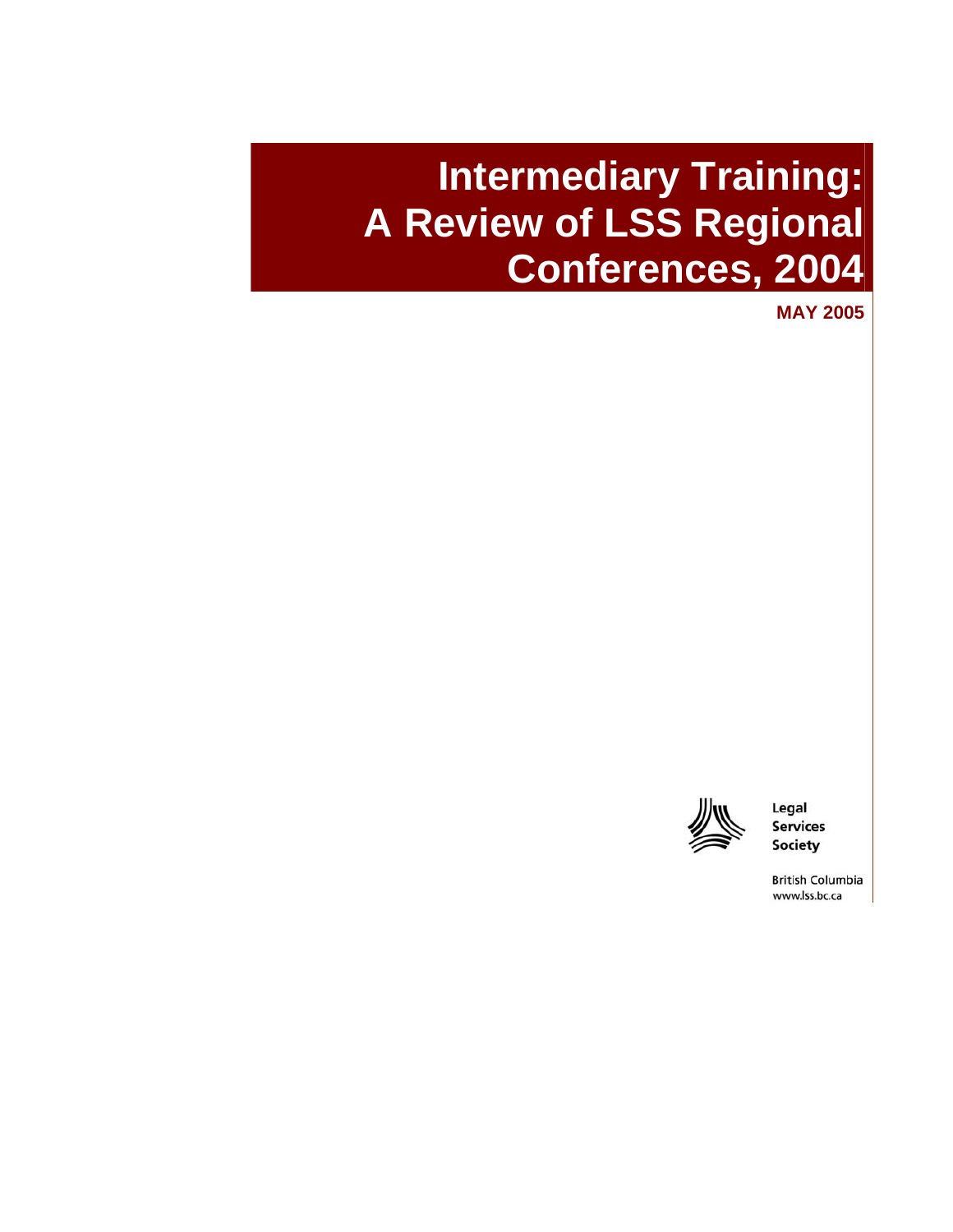# **Contents**

| LawLINK website and public access computers15         |  |
|-------------------------------------------------------|--|
|                                                       |  |
|                                                       |  |
|                                                       |  |
| Family law child protection online discussion group17 |  |
|                                                       |  |
|                                                       |  |
|                                                       |  |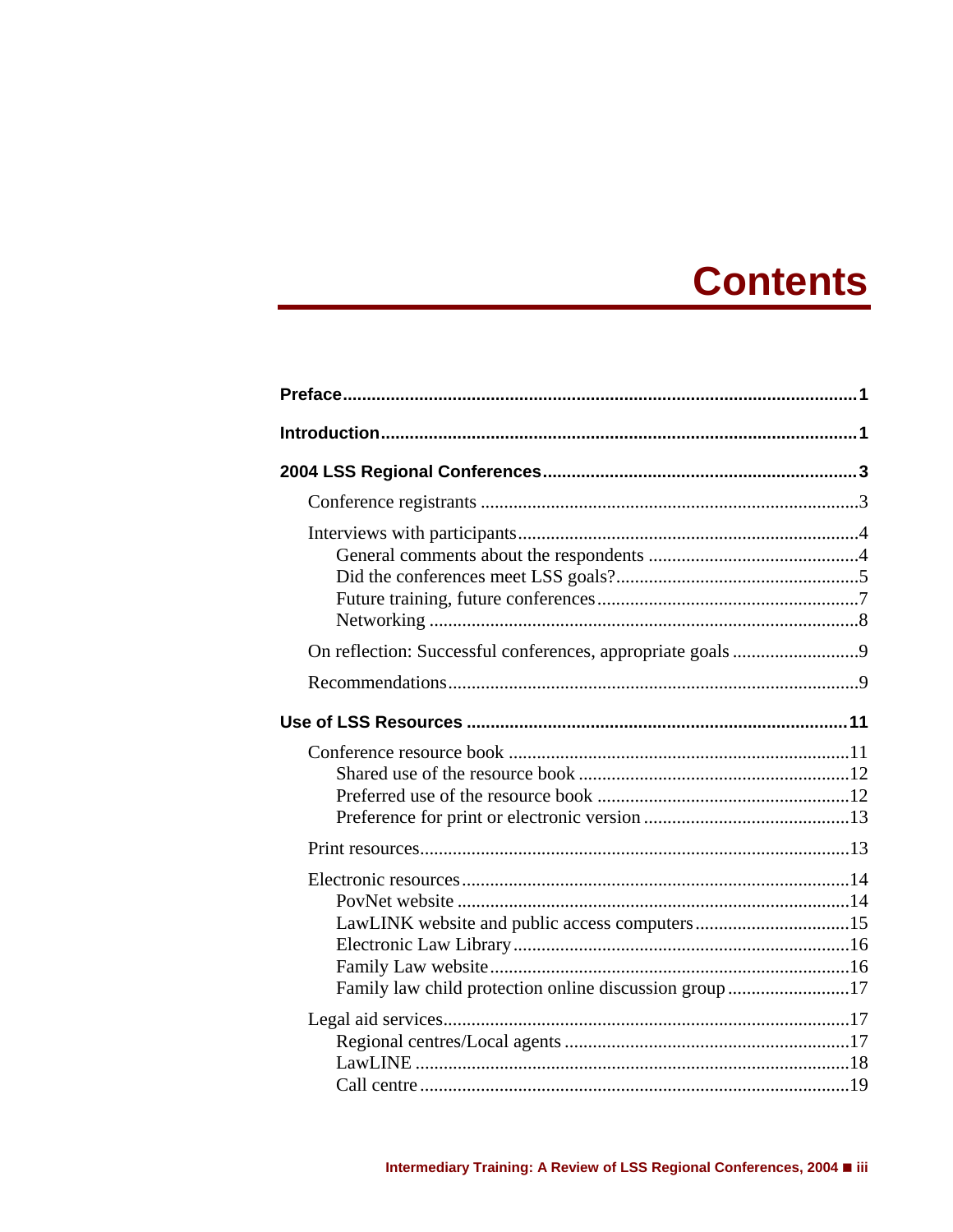| 25 |
|----|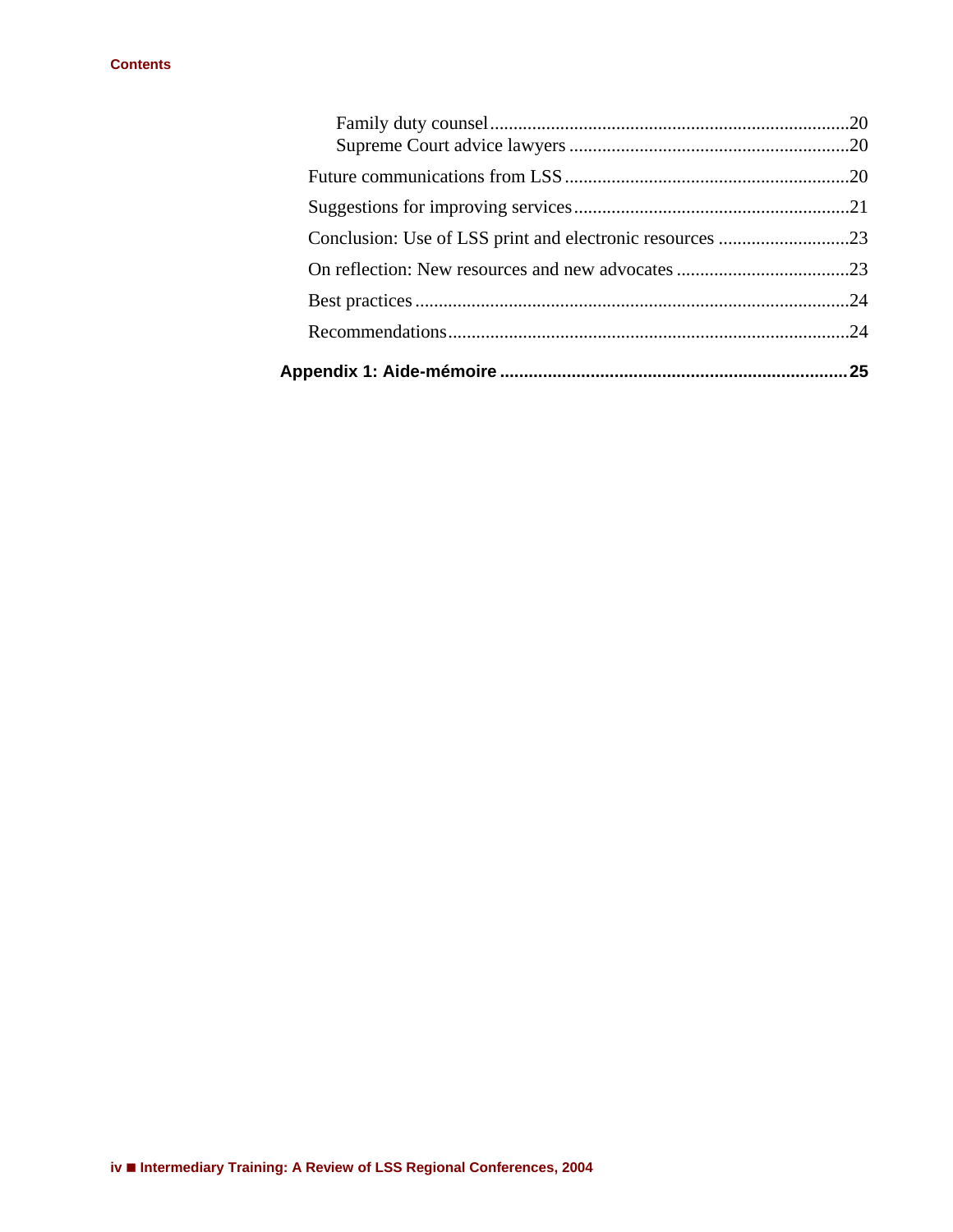# **Preface**

<span id="page-3-0"></span>In 2002, the Legal Services Society (LSS or the society) asked community organizations providing legal information, referral, assistance, or advocacy to people with low incomes what it should do to support them given changes in the society's mandate and the loss of local offices. These organizations replied that they needed continued access to accurate public legal information and systems in place for staying current and connected and for sharing information. They also spoke of the need for ongoing training. As stated in the *Report on LSS Community Legal Information Needs Meeting, May 3, 2002*, "The LSS three-year plan needs to look at ways to support community advocates and their organizations such as FLAW and PovNet, and at ways to maintain and develop community advocacy skills." The society made a commitment to develop training programs for advocates and began to organize regional and provincial conferences.

In the spring of 2005, the LSS PLEI department asked Nancy Hannum to assess the previous year's regional conferences to determine if we were meeting the needs identified in 2002. Nancy has been actively involved in the delivery of public legal information since 1978 through her work as the manager of the Legal Resource Centre at LSS, a board member of the British Columbia Library Association, and a founding member of PovNet's steering committee. As a consultant, she worked with the BC Public Library Services Branch training librarians how to use QP LegalEze, an online legal research tool. Nancy is presently active with the Scow Institute.

I thank Nancy Hannum for her valuable work and the respondents for taking the time to participate in the interviews. Thanks also to Kathryn Spracklin and Candice Lee, who edited and produced the final document.

LSS regional conferences are made possible by the PLEI staff who oversee the conferences, community advocates and lawyers who help create materials and present workshops, and support from the Law Foundation.

> *Carol McEown Manager, Public Legal Information and Community Liaison May 2005*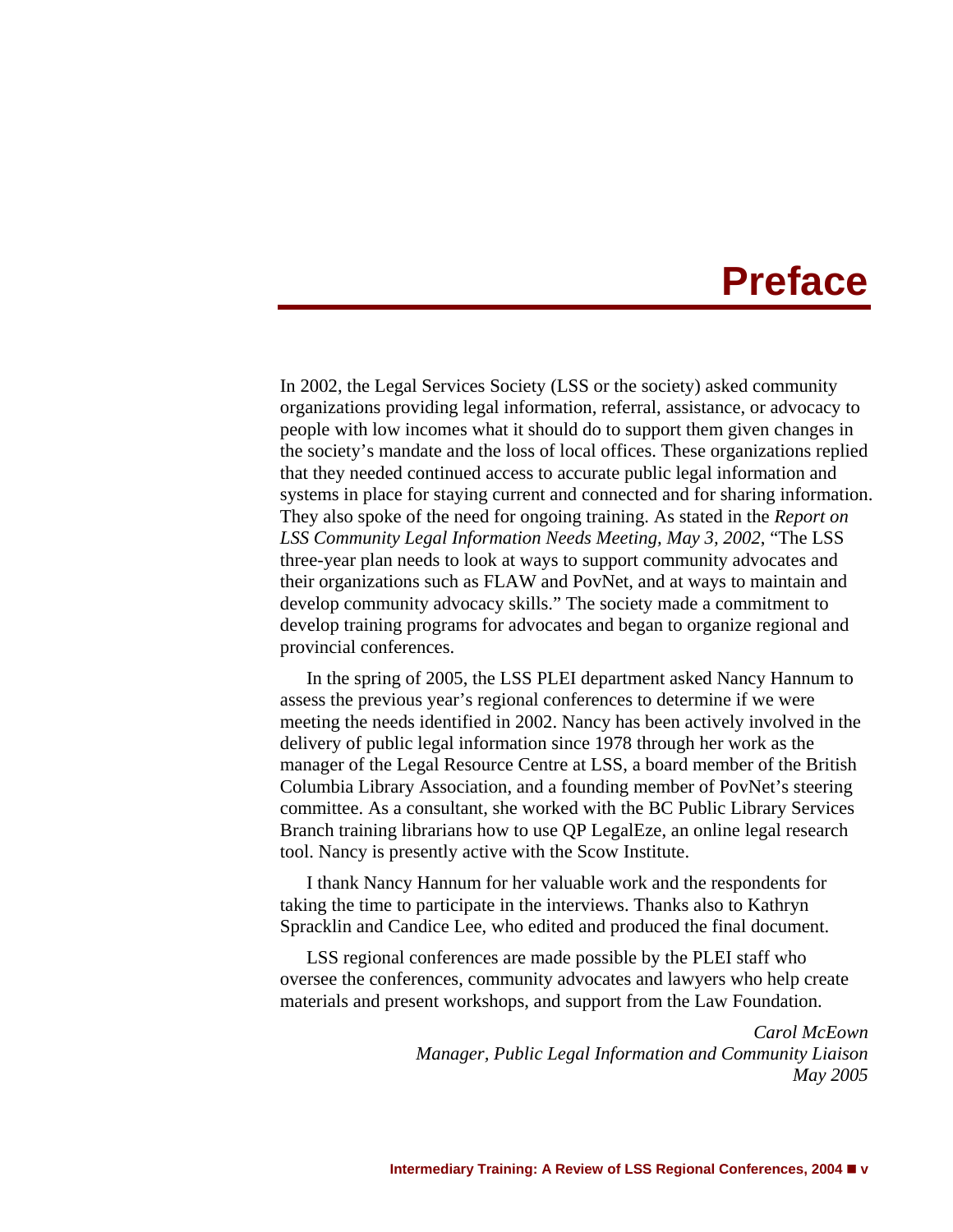# **Introduction**

<span id="page-4-0"></span>The purpose of this report is to provide the Legal Services Society with feedback from people who attended LSS regional advocacy conferences about the significance of the conferences for their work. In addition, the report will review participants' comments on their knowledge and use of the society's resources. The findings will help the society plan future training programs for intermediaries who help people with low incomes identify, avoid, or resolve their everyday legal problems.

In 2004, LSS held regional advocacy conferences in Campbell River, Williams Lake, Dawson Creek, and Penticton. Participants in these two-day conferences were community-based workers from organizations that provide advocacy, counselling, or referral services ranging from basic information services to paralegal-type representation at Ministry of Human Resources reconsideration hearings or helping people prepare for court.

The society's goals for the conferences participants were —

- to increase participants' knowledge of the law and available legal services so they can better assist their clients,
- to foster collaboration and networking among public legal education and information (PLEI) and advocacy services providers at the local and regional level, and
- to encourage participants to use the print and electronic PLEI resources of LSS and related agencies in their work.

This report is based on the results of telephone interviews with a selected group of conference participants conducted in March 2005. See Appendix A for a copy of the *aide-mémoire*.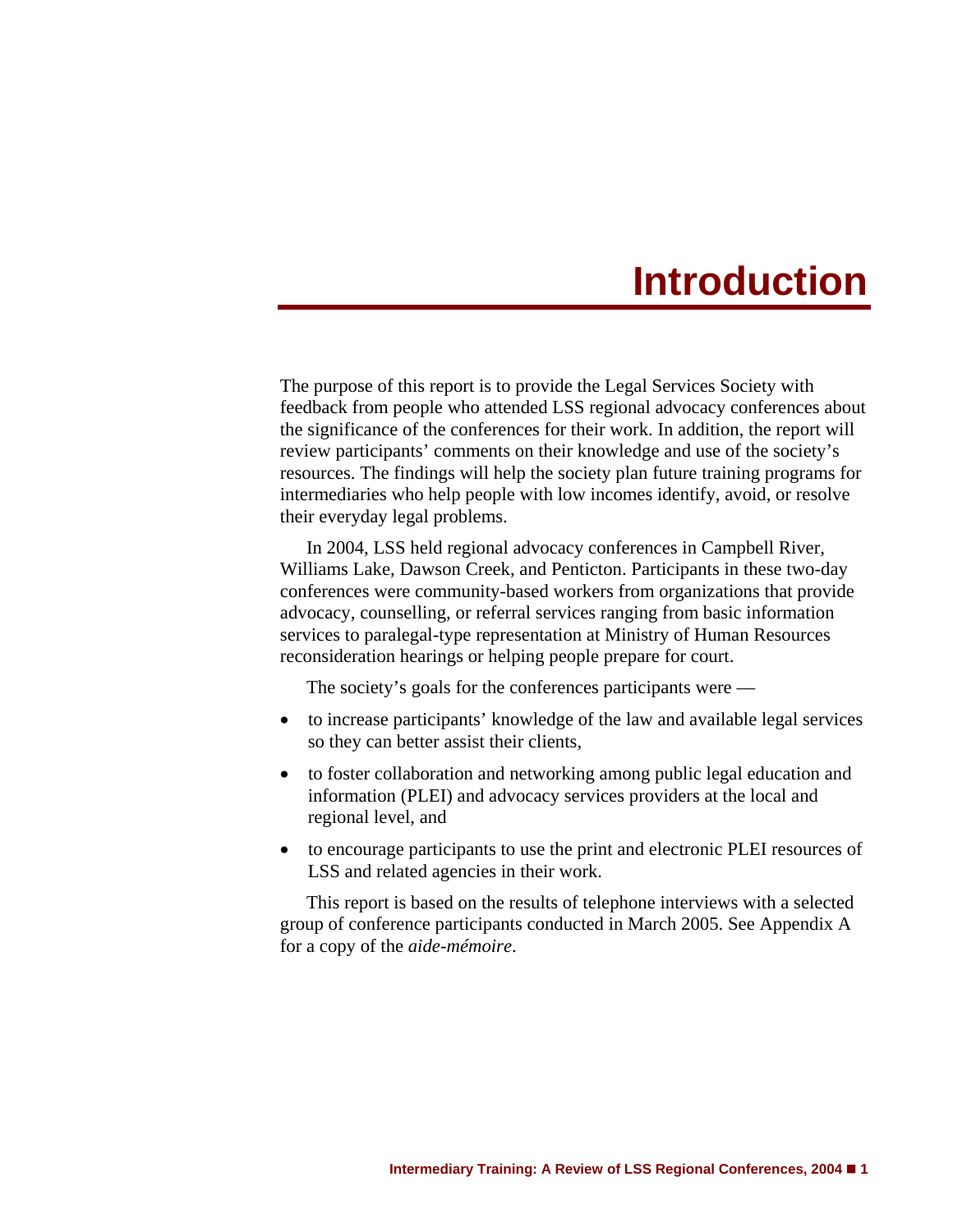

# **2004 LSS Regional Conferences**

<span id="page-5-0"></span>This section of the report describes the conference participants by location and type of work, and then discusses the feedback from respondents to the telephone interview on the impact of the conferences on their work.

# <span id="page-5-1"></span>**Conference registrants**

A total of 154 people registered for the conferences in the following locations:

| <b>Conference location</b> | <b>Date</b> | # of registrants |
|----------------------------|-------------|------------------|
| <b>Campbell River</b>      | March, 2004 | 48               |
| Williams Lake              | May, 2004   | 38               |
| Dawson Creek               | June, 2004  | 20               |
| Penticton                  | Sept. 2004  | 48               |
| Total                      |             | 154              |
|                            |             |                  |

The type of work conference registrants do can be categorized as follows:

| <b>Type of work</b>      | # of registrants | % of registrants |
|--------------------------|------------------|------------------|
| Information and referral | 21               | 14               |
| Basic advocacy           | 40               | 26               |
| Intermediate advocacy    | 24               | 16               |
| Advanced advocacy        | 16               | 10               |
| Other related work       | 40               | 26               |
| <b>Unknown</b>           | 13               | 8                |
| Total                    | 154              | 100              |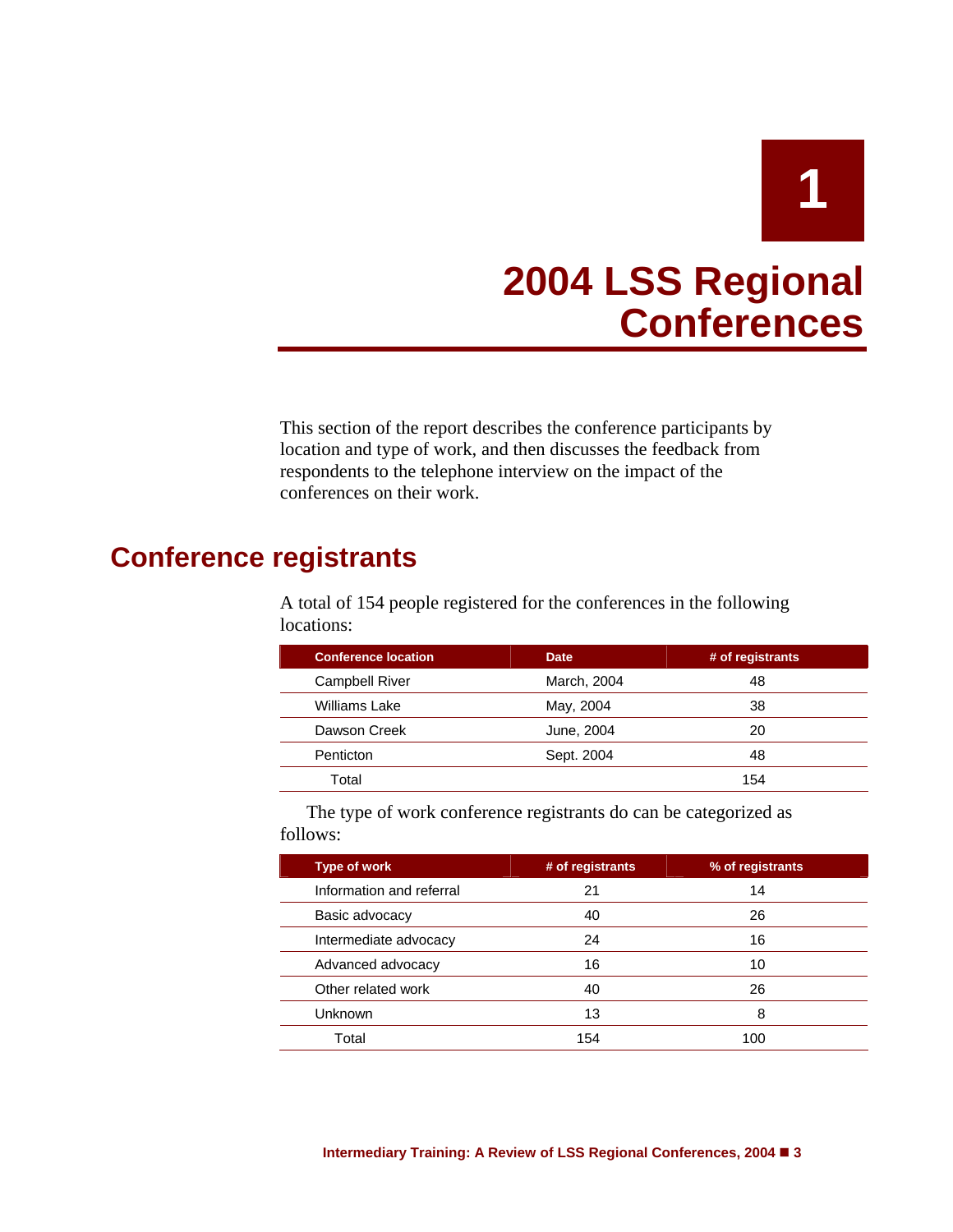The 40 registrants identified as doing "Other related work" held positions in the following areas:

| <b>Type of work</b>           | # of registrants |
|-------------------------------|------------------|
| Counselling                   | 17               |
| Aboriginal social development | 9                |
| Immigrant services            | 6                |
| Victim assistance             | 5                |
| Health                        | 2                |
| Research                      |                  |

In total, 52% of registrants identified themselves as doing some level of advocacy work. Of the others, a significant number provide information and referral or counselling services.

## <span id="page-6-0"></span>**Interviews with participants**

From the total of 154 registrants, 34 people were contacted about their work and the impact of the conference on what they do. These people were selected from registrants at each of the four conferences on the basis of their work and location (urban or rural). The objective was to keep a similar breakdown to conference participants between people doing advocacy (14 respondents), information and referral work (3 respondents), and other related work (12 respondents). The proportion of respondents who were from organizations serving primarily Aboriginal clients (38% or 11 respondents) also reflects the high number of Aboriginal people who attended the conferences. In addition, Aboriginal respondents were selected from First Nations, Métis, and general Aboriginal organizations.

Four of the 34 people selected were registered for a conference but did not attend, and 1 person is currently on leave. The summaries and conclusions that follow are therefore based on the responses of the remaining 29 people.

## <span id="page-6-1"></span>**General comments about the respondents**

People seemed so busy. Interviews were difficult to schedule, and even the scheduled interviews were often interrupted. People talked about not having enough time to learn and use the websites. Two respondents seemed near burnout and others were dealing with very difficult client problems — a woman living in her car in Courtney, the ongoing impossibility of finding affordable housing for people on welfare in Prince George**.** However, most were quite willing to talk. They were positive about the conferences and pleased with the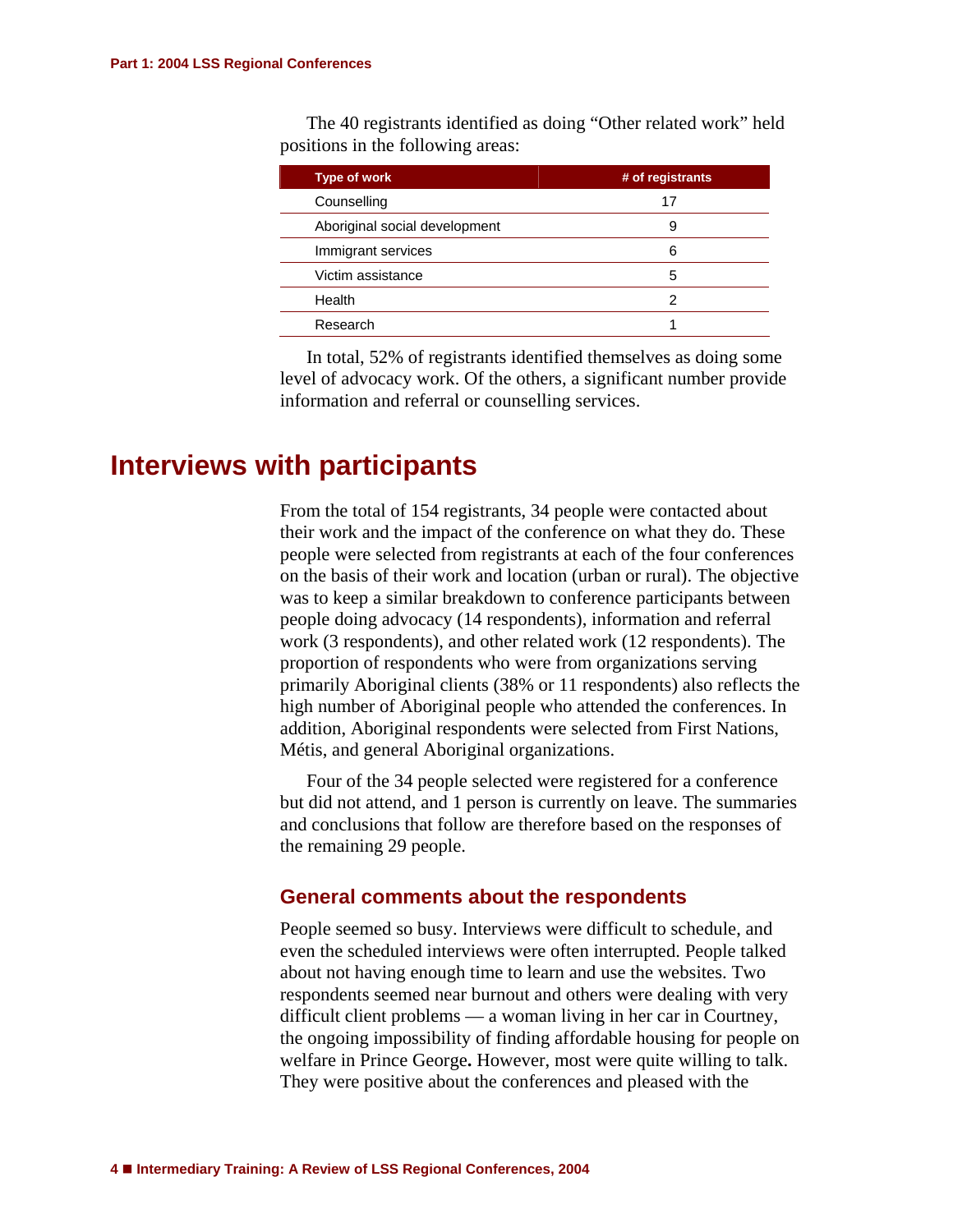information support from LSS, if frustrated by the loss of legal aid offices. It was my sense that most people were speaking directly about their clients' real need for legal help rather than out of anger or a political agenda.

Essentially all of those interviewed are doing the same work they were doing at the time of the conferences. One person has changed organizations, another has moved to a nearby town to do the same work, and a third has been promoted to a position that involves less direct advocacy work.

## <span id="page-7-0"></span>**Did the conferences meet LSS goals?**

Respondents' answers to the interviewer's questions "What did you like best about the conference?" and "Tell me one thing you learned at the conference that has helped you in your work?" reflect the goals for the conferences quite precisely.

## **Goal 1. To increase participants' knowledge of the law and available legal services so they can better assist their clients**

Knowledge of the law and legal services was identified by 11 respondents as the most valuable outcome of the conference. In addition, 13 respondents commented on the usefulness of specific workshops and 2 mentioned how the *Our Welfare, Our Laws* video helped them prepare their clients.

Specific comments:

- "I learned overall process, the process of [MHR] and how it all works, how I could step in/out to help clients, and when to work with other advocates."
- "Overviews of legislation I didn't know. Then I could go back and work with the details."
- "I felt confirmed in what I know."
- "A wealth of information well delivered."
- "Huge knowledge about the legal system."

#### **Goal 2. To foster collaboration and networking among PLEI and advocacy services providers at the local and regional level**

Networking was identified by 13 respondents as the most valuable outcome of the conference.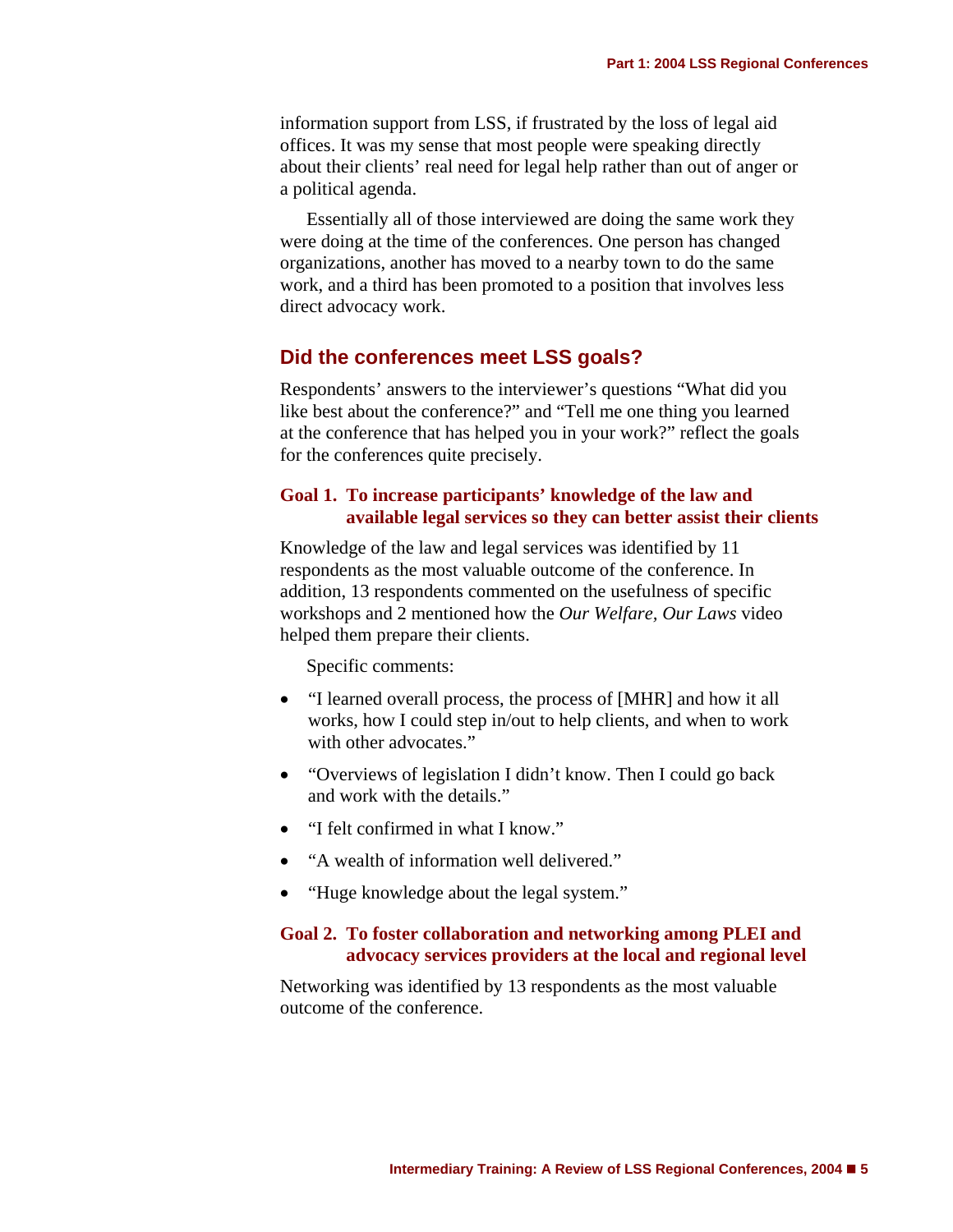Specific comments:

- "I was new and it was so great to meet the people doing this work."
- "I was impressed that there were lots of people from all over the community."
- "Listening and letting everyone have a voice about their frustrations; people exchanged phone numbers, and now we phone each other more."
- "I liked lunchtime because we could meet people doing the same work — this is such thankless and isolating work."
- "It's important to get together and learn from each other and support each other — otherwise people will burn out."
- "The conference gave me the steam to do it for another year. We work so much in isolation in rural areas, no one understands how terrible (referring to what is happening to poor people) it is except those other people in the room at the conference."

### **Goal 3. To encourage participants to use the electronic and print PLEI resources of LSS and related agencies in their work**

The conference resource book was identified by 7 respondents as the most valuable outcome of the conference. In addition, 3 respondents identified Web training as very useful, and one respondent identified the *Aboriginal Poverty Law Manual* as the most valuable outcome.

## *General comments*

In general, people were very positive about the conference. A few sometimes had trouble distinguishing this conference from other LSS conferences, and four people had trouble remembering specific workshops.

There was one dissenting voice who expressed dislike for the "propaganda" coming from the Ministry of Children and Family Development and said incorrect figures were given about children in care (particularly statistics on Aboriginal children).

Specific comments:

- "I wanted to attend every session."
- "What stood out for me is that we have to be advocates. Because of the legal aid cutbacks and the small amount of hours that legal aid lawyers have, I need to help the clients prepare and help the lawyers with the legwork. When I call the lawyer, I am better prepared."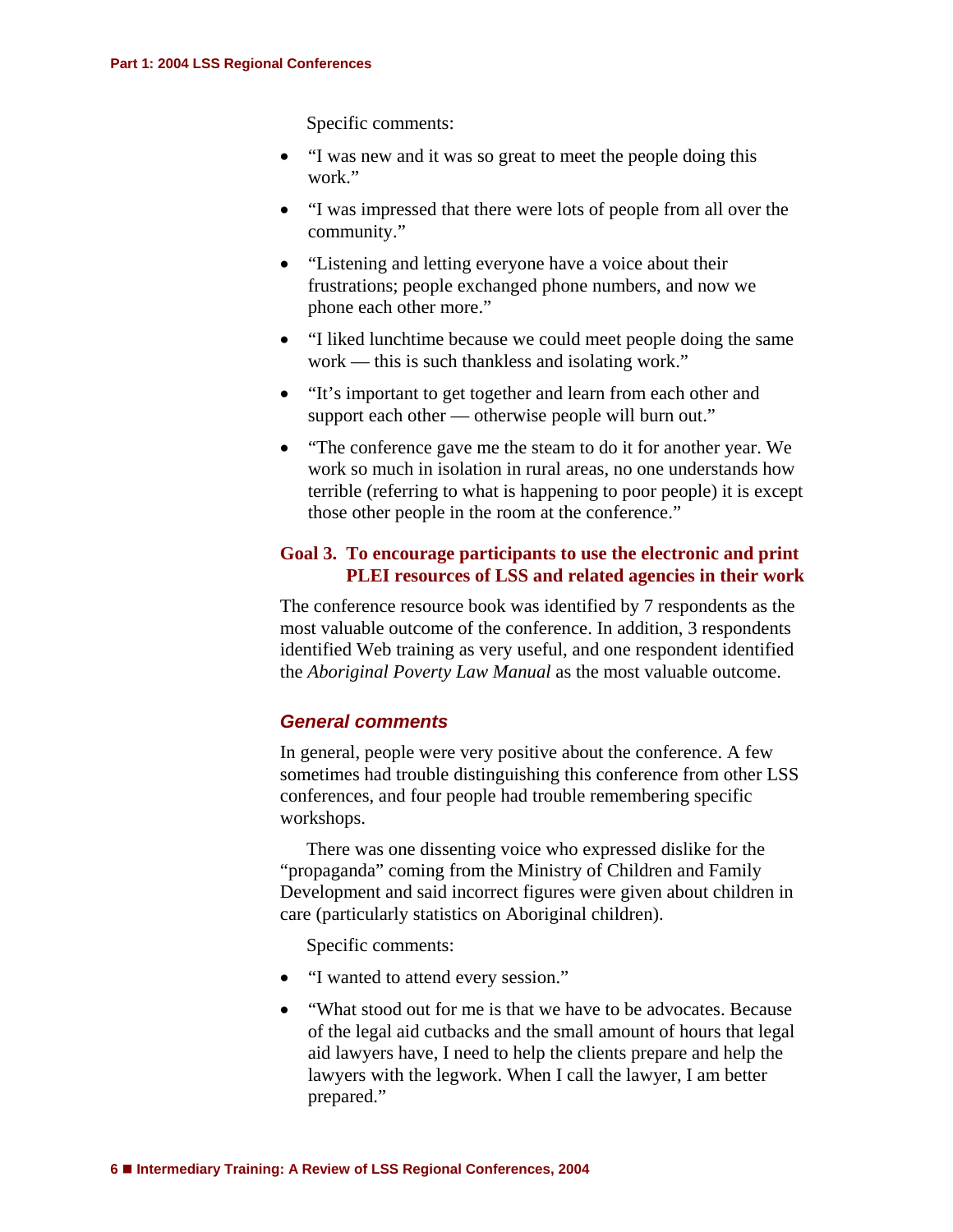• Two people also commented positively on the small groups, the question and answer sessions, and the interactive quality of the conference.

## <span id="page-9-0"></span>**Future training, future conferences**

Everyone responded thoughtfully to the interview question "How could LSS improve future conferences or training sessions?" Only one person suggested in a generally positive response that they wouldn't go again: "I have what I need; my involvement is not that frequent."

All the others expressed interest in attending future sessions. General comments included suggestions that because it was impossible for most people to attend every session, the same workshops could be repeated as refreshers. Respondents liked the opportunity to network with people from other services. Several spoke of the importance of keeping current. One person said, "More conferences will give us the fire to go on."

Subject areas of interest for further training include:

- **Family law** 6 respondents would like more family law training; specific subject areas requested include a repeat of the overview of family law custody and access, a focus on family court process (especially for issues of family violence), a beginner's introduction to separation and divorce, and how to help people with do-your-own-divorce documents.
- **Aboriginal law** 3 respondents requested Aboriginal law training; specific subject areas requested include updates on new Supreme Court of Canada decisions, the transfer of family and child services in the north, and wills and estates on-reserve.
- **Current law and legal process** 3 respondents requested workshops about court process and how to apply the law to a set of facts in developing an argument.
- **Child and family services and child protection** 2 respondents were interested in child protection procedures and how to develop arguments about cultural roots and heritage.
- Legal aid updates 2 respondents were interested in changes in legal aid and how to help people who can't get legal aid.
- Welfare law 2 respondents wanted to be kept abreast of changes in the legislation and interpretations of welfare law. According to one respondent, "It would be good to have access to the people who do the reconsiderations to talk about how they are making decisions."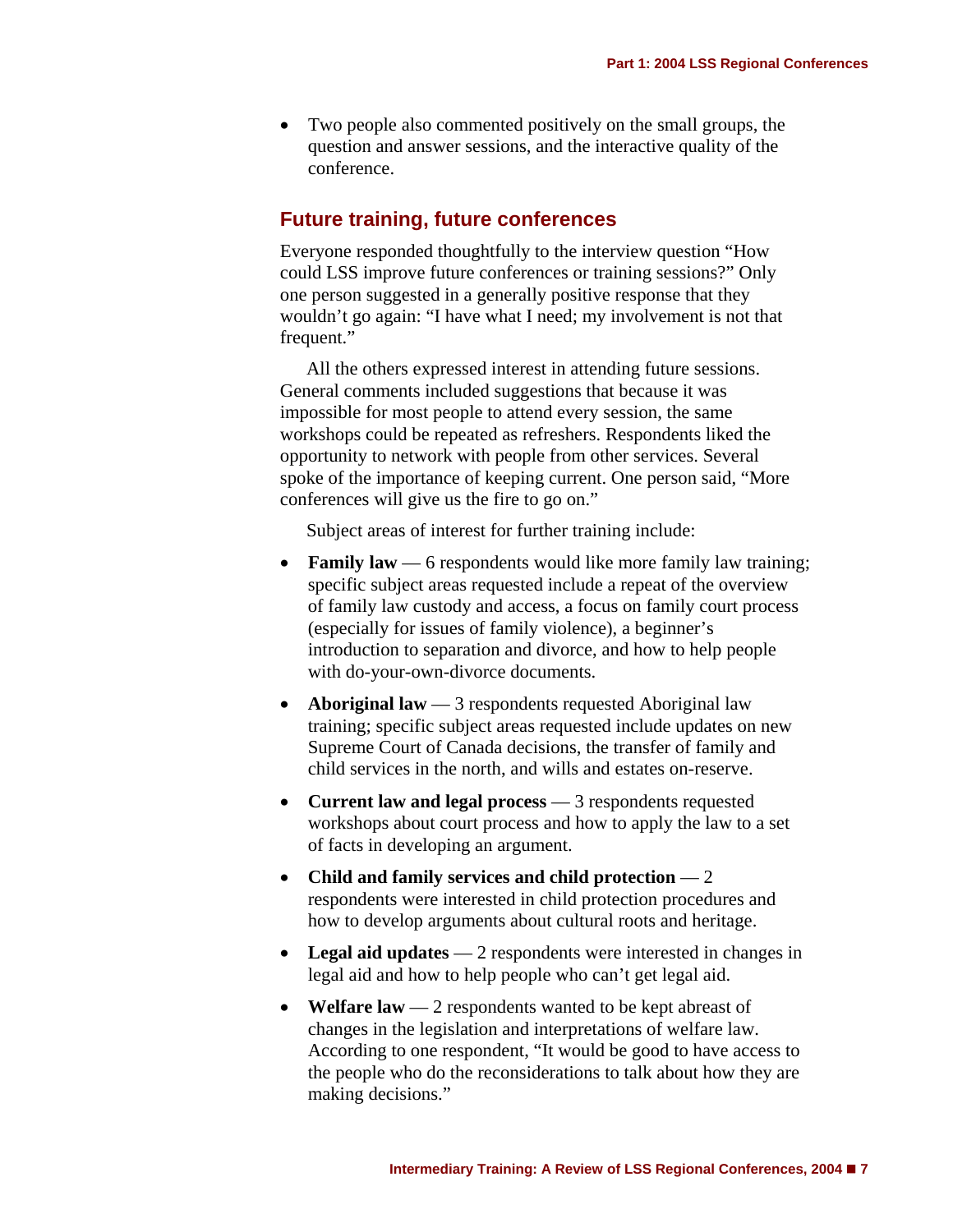- **Teens and the law** 2 respondents were interested in the legal issues facing young people; in particular, one person requested "a session on teenagers living alone — they are hard to place for housing. We need information about young people making contracts."
- Other interests There were also single requests for sessions on current refugee process, mental health law, and an orientation to the Canada Pension Plan and Employment Insurance programs. One person commented, "We need information to give the public so they know how to appeal, even that they have the right to appeal. The problem is that they (federal government) no longer provide print materials; everything is online."

Comments on the form of training:

- "I would like to attend something like the Delta conference for experienced advocates — a semi-regular training and updating conference."
- "What wasn't good for me as a beginner was that the workshop on disability appeals seemed to be in bits and pieces — I need to have a case study and go all the way through from application to appeal; I needed to know the process."

## <span id="page-10-0"></span>**Networking**

The fact that 13 respondents indicated networking as the most important conference benefit speaks to the isolation people identified in their work and their need for colleagues who understand what they do, their information requirements, and the pressures they face. This matches my sense of the respondents as committed busy people, some facing burnout and some struggling to add advocacy (a skill new to them) to their current range of services. The conference format seemed very successful in allowing time for local and provincial networking to take place among participants as well as with speakers and LSS program staff. Respondents said the conference was also important as a place where people listen. In several cases, the local networking has successfully continued since the conference. This reinforces the evidence that supporting informal networks with training and information is an effective means of strengthening advocacy services and those who provide them.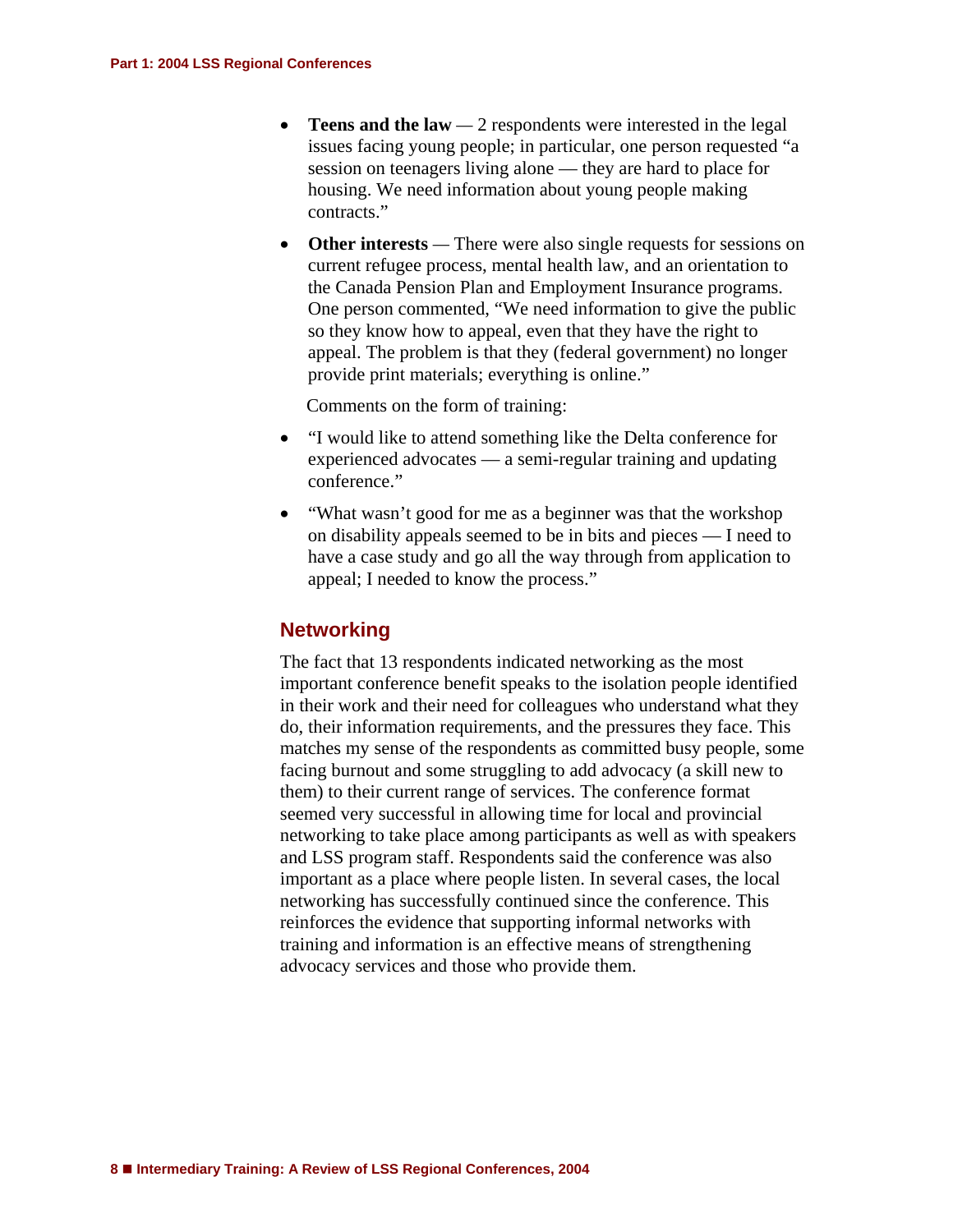# <span id="page-11-0"></span>**On reflection: Successful conferences, appropriate goals**

The respondents' feedback suggests that the conferences did meet the society's goals. In addition, the conference goals were aligned with the needs identified by respondents.

- There is a high level of consistency between what respondents identified as the most important benefits of the conferences and the three goals for the conferences set by LSS.
- $\bullet$ The respondents' general comments and the tone of their responses were very positive. This indicates not only that the conferences were successful, but more importantly that the goals of the conferences matched and met the needs of the participants.
- Perhaps a final indicator that the conferences are meeting real needs is the strong interest in future conferences and the detailed list of suggestions for conference topics.

# <span id="page-11-1"></span>**Recommendations**

- 1. Hold regular conferences with similar goals, with each conference building, in part, on the feedback from the last. Match workshop topics with local needs.
- 2. Share feedback from conference participants with other LSS departments. Front-line workers are a prime source of information about clients.
- 3. Shorten the time for seeking post-conference feedback to about six months to avoid some of the "blur factor."
- 4. Develop effective follow-up strategies to reinforce the information, knowledge, and skills taught at the workshops.
- 5. Identify further provincial training opportunities for victim assistance workers. Perhaps this has been done, but I was struck by the number of comments about the role victim services workers are taking related to family law legal aid services.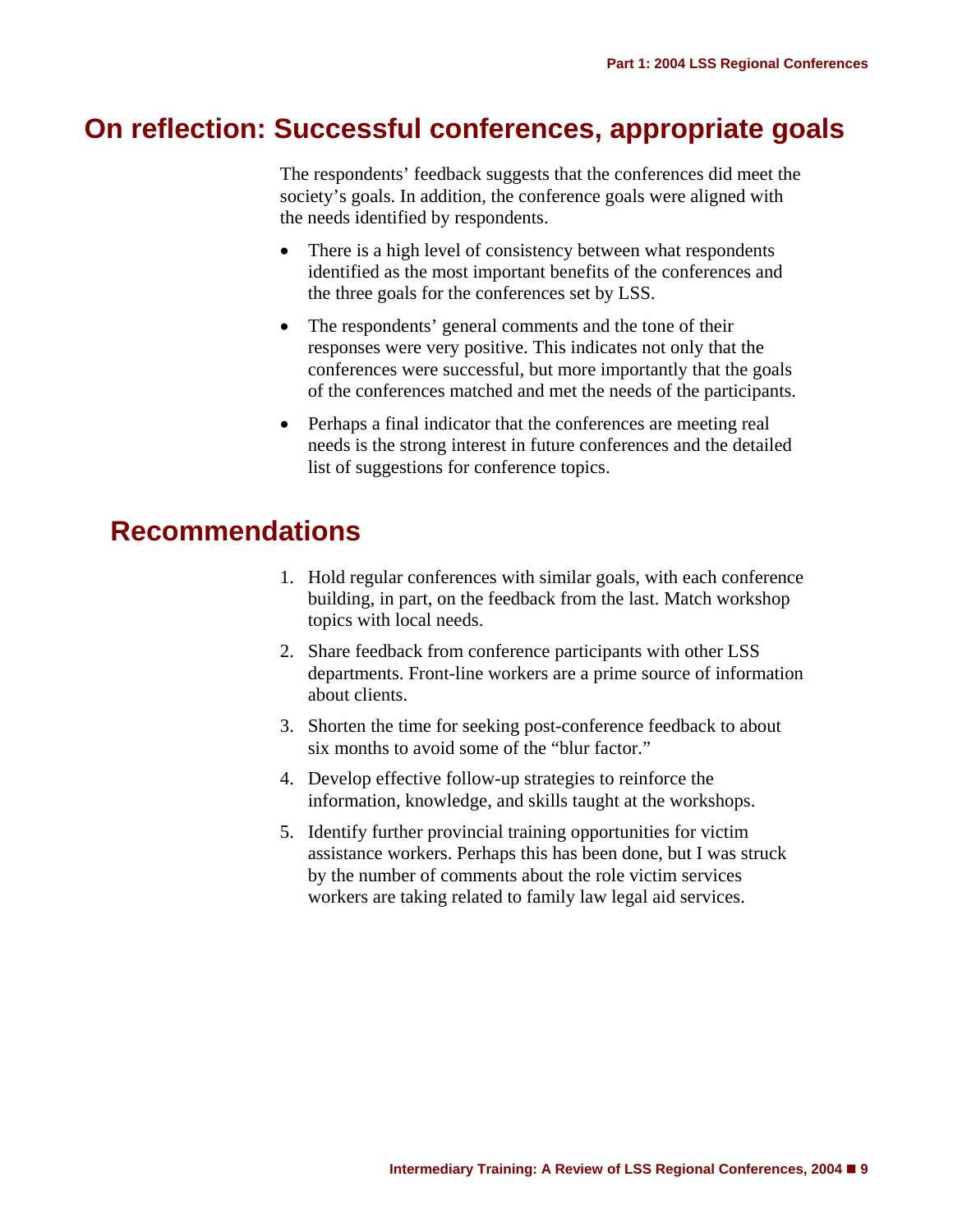# **Use of LSS Resources**

<span id="page-12-0"></span>This section discusses the responses to the interview questions on the resources currently offered by LSS. Respondents were asked in particular about the use of the resource book prepared for the conferences. They were also asked about their awareness and use before and after the conference of specific LSS print and electronic resources and legal aid services. Respondents offered useful comments about the value of the services for their client groups.

# <span id="page-12-1"></span>**Conference resource book**

Conference participants received a resource book that provided information and listed key resources about each of the subject areas covered at the conference.

In addition to the comments from some respondents that the book was one of the conference highlights, more specific comments — some quite enthusiastic — indicated that 21 respondents (72 %) actively use the book.

Specific comments:

- "We really like it there are no lawyers here. It can be intimidating, but it is full of useful websites; then we use the websites to download the forms."
- "I use it mostly for training staff."
- "I took a day off just to read it."
- "It was sent by the goddess! I use it frequently and I photocopy pages for my clients (even though our photocopy budget is very tight) so they have it written down when they go to the ministry [MHR]. Sometimes with MHR, neither the worker nor the client knows the law. For example, a long-time disabled woman didn't know about her right to a transportation subsidy. The four local workers didn't know it either. She told them to look it up, and she had the photocopy I gave her, and ... she got it!"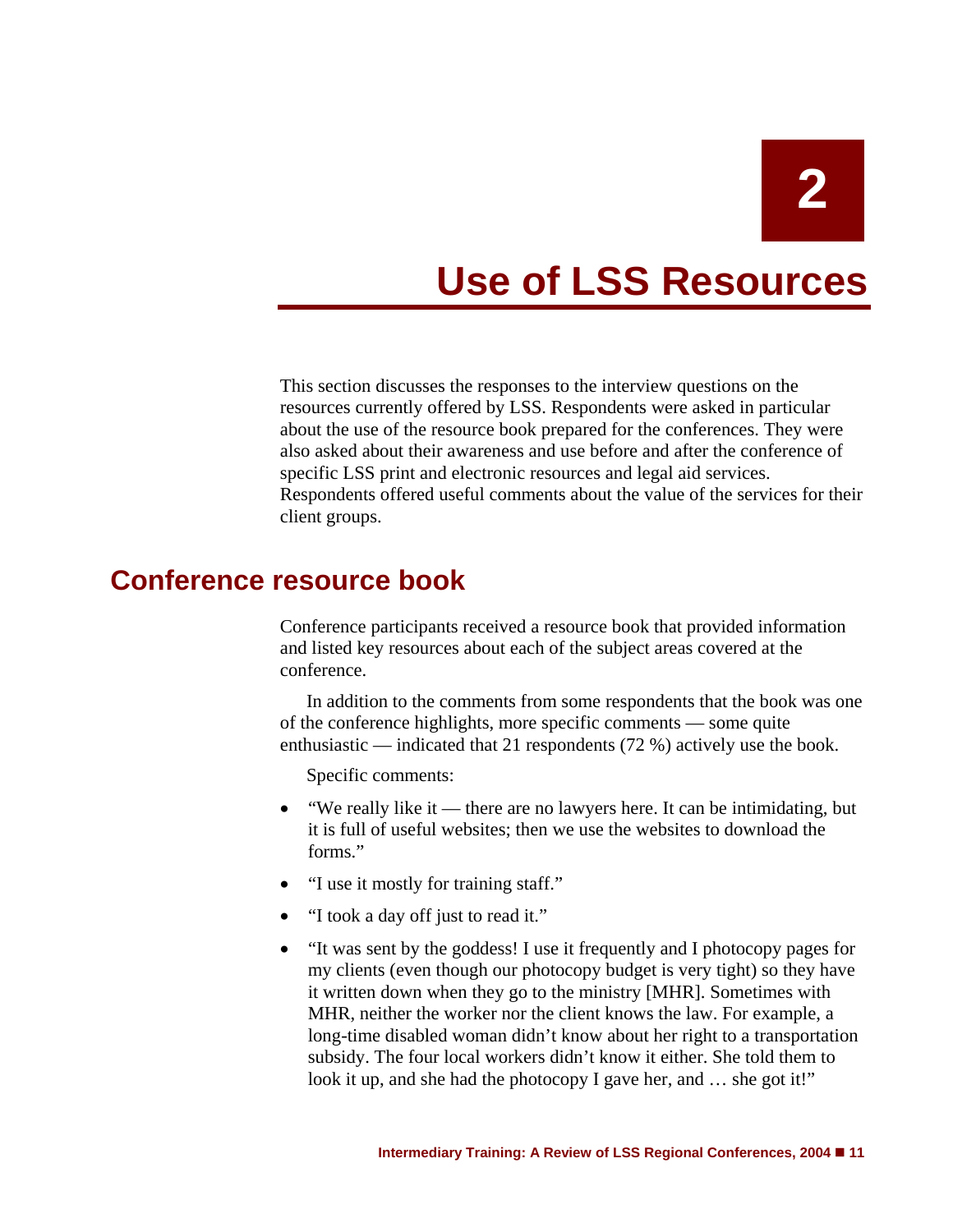- "Yes, it's my reference book."
- "I really love the big book."

On the other hand, 5 respondents indicated minimal use and 1 respondent apparently did not pick up the book at the conference.

### <span id="page-13-0"></span>**Shared use of the resource book**

Of respondents, 17 indicate that they share the book widely with co-workers, staff of other organizations, and clients. Some photocopy relevant sections and make the book publicly accessible in their resource libraries. Two people said they got extra copies for staff of a related agency who also find it useful. Two others talked about using sections of the manual for training. One person said she made everyone review it and now they all use it. Six respondents indicated that they didn't share the book or that they shared it with only one colleague or boss.

### <span id="page-13-1"></span>**Preferred use of the resource book**

Respondents were asked to identify what types of information were most useful for them (for example, legislation, checklists, forms, etc.). Most people were hesitant or unsure about identifying preferred sections or types of information. This suggests that how these respondents use the book is based more on the issues their clients are facing than on the subject or form of the information. One comment was quite specific: "We use it as an overall reference tool. I even use the sections I didn't take at the conference; it's good to have them, too."

However, 13 respondents indicated some preference for certain subject areas. When asked which sections of the book they use most, 5 respondents indicated the referral section, legal aid guidelines, and LSS catalogue; 3 indicated family law; 3 indicated the Residential Tenancy Act; 2 indicated welfare and disability law; and 1 indicated refugee law. Another 2 commented they couldn't remember which sections they use.

Most respondents could not answer the question "What type of information is most useful to you?" Specific comments do show a preference for the checklists (mentioned by 3 respondents), and 2 respondents commented that they tend to use the Web for current legislation and forms. One person used the BC Coalition of People with Disabilities (BCCPD) forms, but she couldn't remember where she got them.

Several people either picked up the book when we were talking or said they would go get it to remind themselves. It also seemed from people's responses that they simply didn't remember where they looked for a particular item in the past. Busy people grab what they know, use it, and move on to the next client. People knew, for example, that they used BCCPD forms or family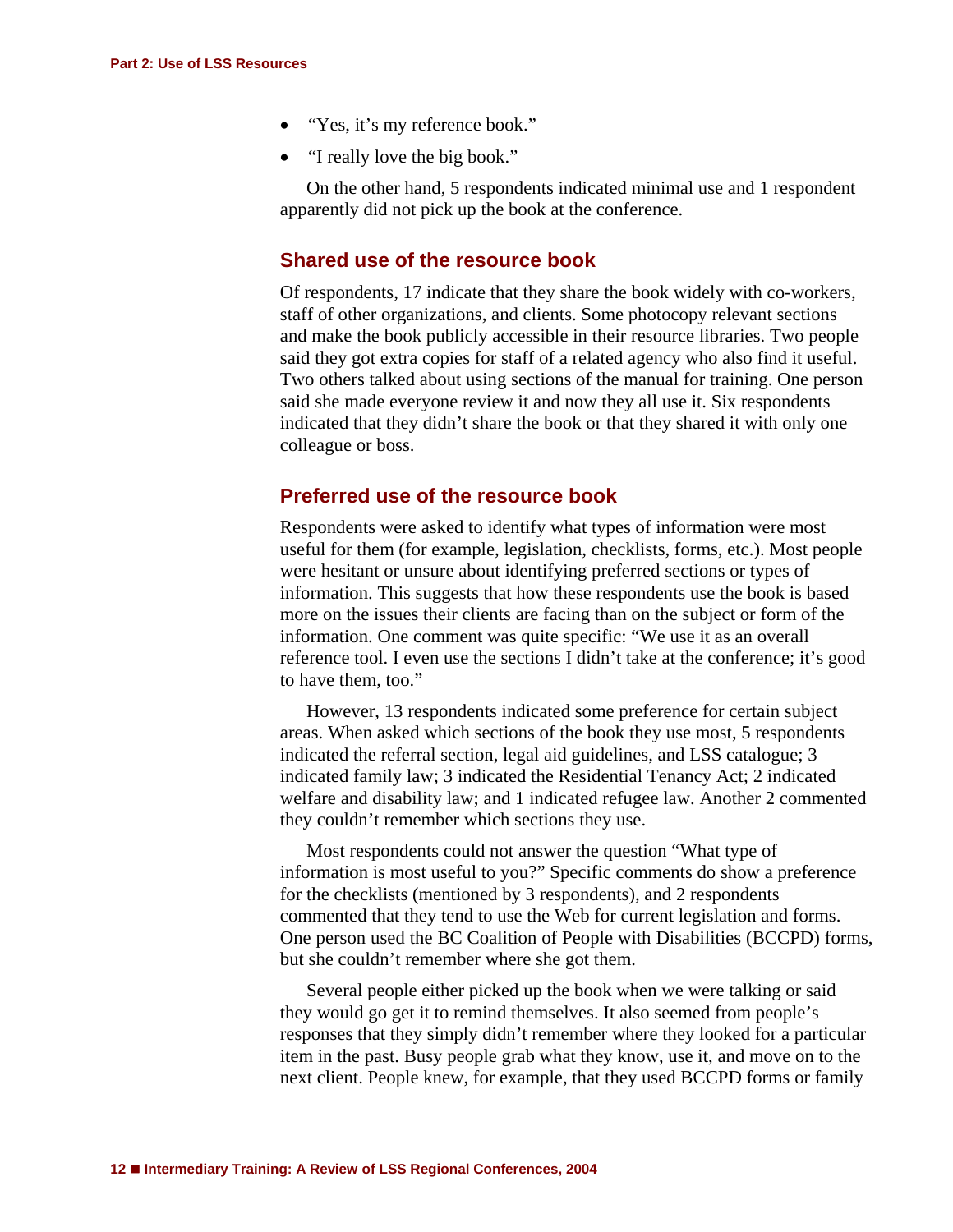law forms, but they weren't always clear where they got the forms. In addition, 2 respondents had received other reference books (which they also use) at later LSS conferences, and got the books confused when responding to my questions.

### <span id="page-14-0"></span>**Preference for print or electronic version**

All respondents had Internet access and only 2 talked about sharing computers — the others all had one at their desk. However, 1 person indicated she didn't have access to personal e-mail.

Still, 16 respondents prefer to use the resource book in print for various reasons:

- "Nice tabs and it's quick to find things."
- "Working with an illiterate population who like hard copy." (She gives people copies of pages they need for their specific situations, often to show the MHR workers.)
- "Having it at my fingertips takes less time than searching the Net."
- "We have to share printers and it's easier to access in print."
- "Don't use electronic sources much."
- "Mostly use the LSS catalogue in print."
- "Find it difficult to read the screen for long periods."
- <span id="page-14-1"></span>• "I get lost on the Net."

An electronic version was preferred by 4 respondents:

- "It would be awesome more user friendly; it would make it easier to amend for local training purposes."
- "I would use it more if electronic."

Another 6 respondents thought having access to both a print and an electronic version would be good:

- "More people could use it."
- "I like the Net, but my clients like hard copy."
- "Different levels of staff computer skills here."

## **Print resources**

When asked about their pre- and post-conference awareness of LSS print resources, most people responded that they know and use the materials. Only 3 respondents said they didn't know about them before the conference.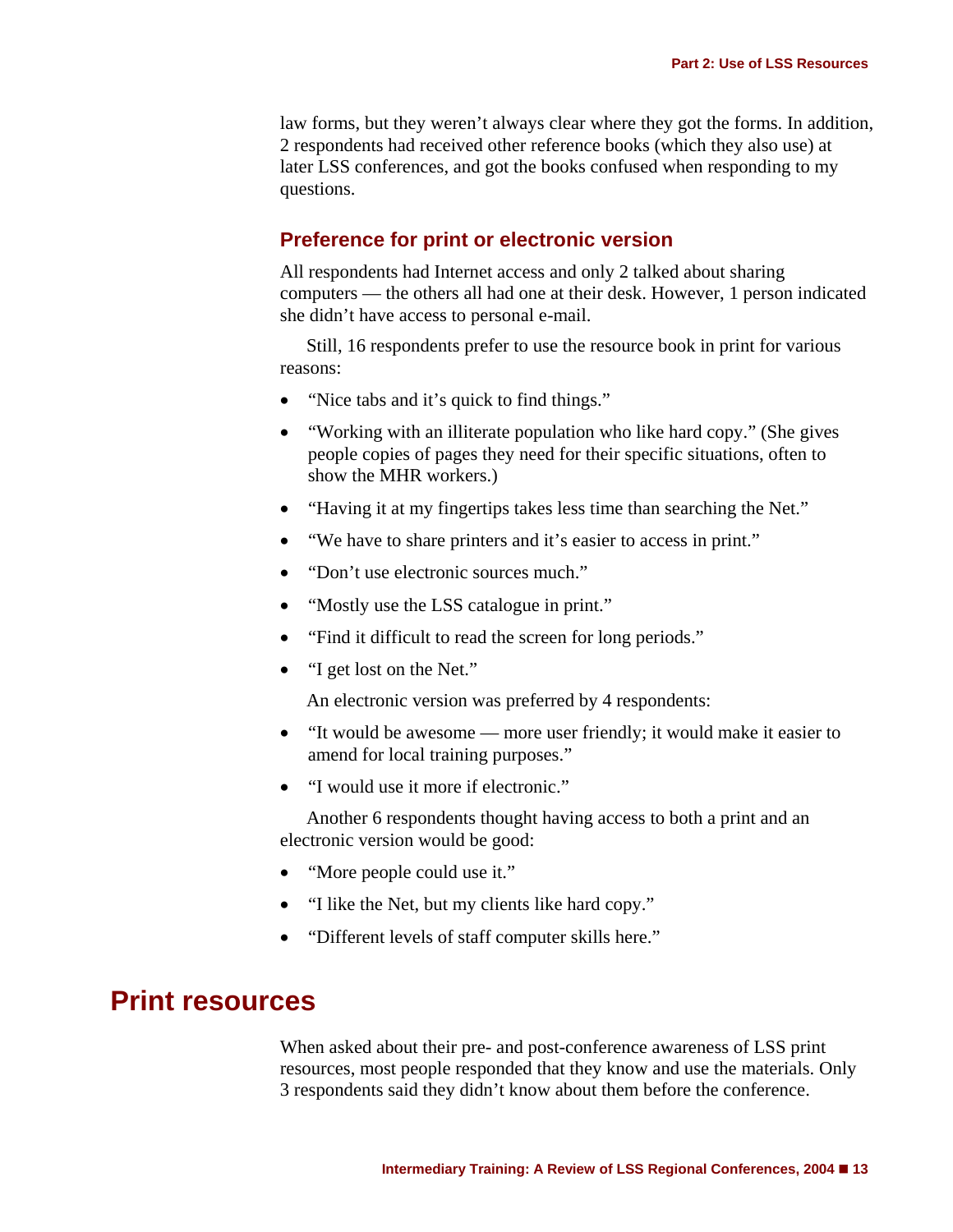Comments were positive and suggest that LSS publications, along with photocopies from the resource book, are the materials respondents prefer to give to clients. Heavy use of these publications by bulk order or frequent reordering was indicated by 14 respondents.

Specific comments:

- "I use them any time I can. I also print out specific pages of LSS publications (from the LSS website) for a low-literacy person. Sometimes it's better just to print out the specific information they need."
- "Awesome. I use them all the time."
- "Still on back-order for the *Aboriginal Poverty Law Manual.* I really need it."
- "I started a legal library when I came back from the conference with all the LSS pamphlets; people come and use it. It's great.
- "Mostly welfare rights and the *Tenant Survival Guide.*"
- "I give out tons of brochures, but only after I have talked with a client. I highlight the page. Sometimes they are so stressed they don't hear it when we talk. I can tell when someone has low literacy and we see quite a few."
- "Requested publications in Vietnamese or Chinese."
- "I use the booklets that cover on-/off-reserve issues and also print things like *Speaking to Sentence* off the LSS website for clients."
- "I also give the publications to the local MLA's office and the ministry both of them send people to us."
- "I use for kids in trouble."
- "I use for criminal court work."

Here again, there was some blurring of LSS resources. For the most part, people seemed to be talking about print materials, but when talking about printing, some mentioned printing pages from the LSS website.

# <span id="page-15-0"></span>**Electronic resources**

Respondents were asked about their pre- and post-conference awareness and use of LSS electronic resources.

## **PovNet website**

PovNet had the highest name recognition of all the websites, with 17 respondents aware of and using it before the conference and 4 remaining unaware of it after the conference. Ten respondents were active users, while 9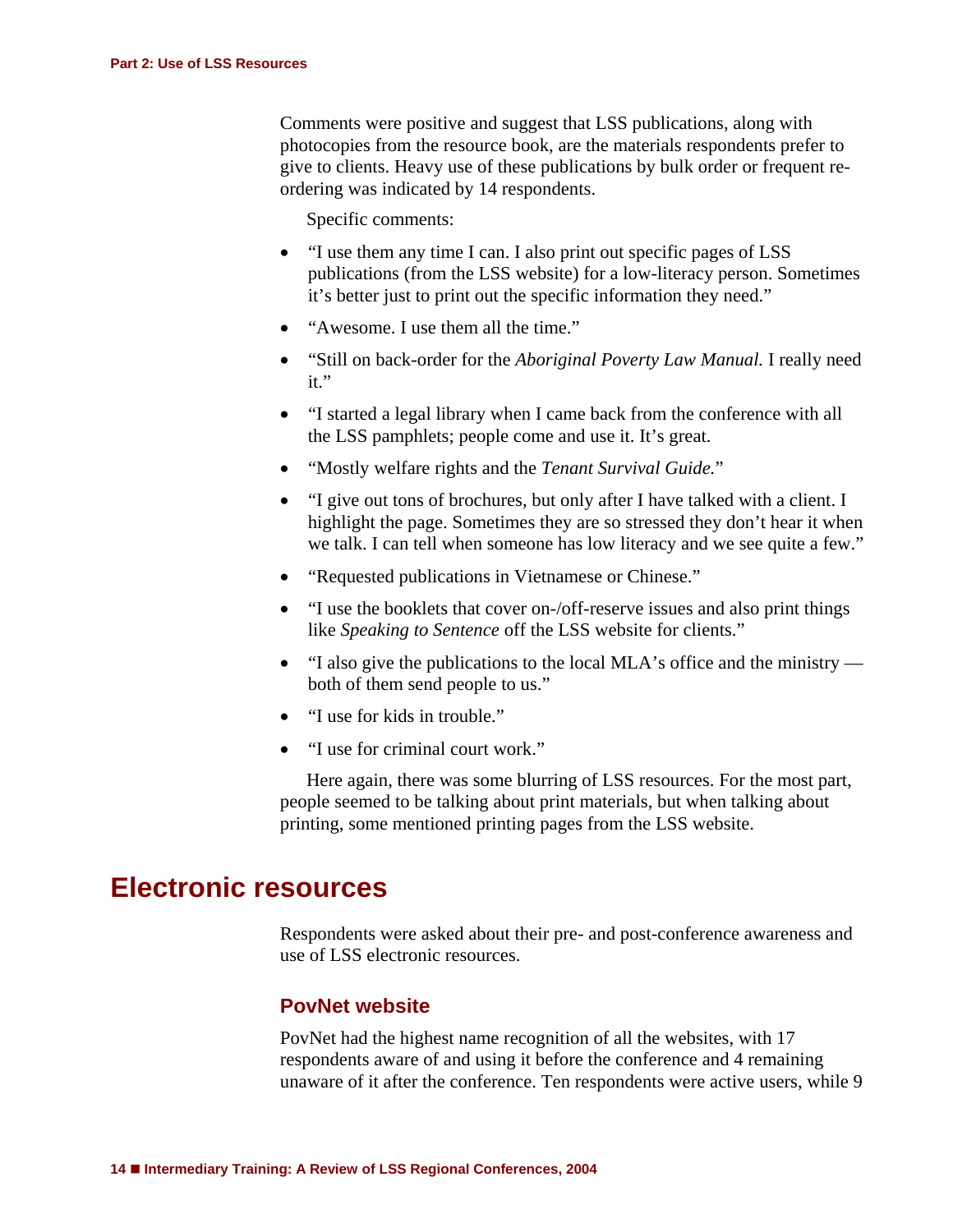respondents said they don't use PovNet so much (3 of these were limited users because they don't do much poverty law).

#### *PovNet e-mail*

Twelve respondents indicated they are active on PovNet e-mail lists, with 2 of these mentioning the Aboriginal list specifically, and the rest indicating that they are on more than one list. For those not on the lists, 3 asked to be added.

Specific comments:

- "I use it less now because there is lots of venting on the lists."
- "I use the lists to work out alliances with other advocates in the province."
- "PovNet fits into my time limits I can read the short postings, and it's often exactly the information that I need."
- "I would like more information about on-reserve issues, wills/estates for example."
- "I put a notice about PovNet in my Band (First Nation) newsletter."

### <span id="page-16-0"></span>**LawLINK website and public access computers**

Eight respondents reported using a LawLINK public access computer or referring clients to one. One respondent offered this very enthusiastic comment: "Yes, we use it. In fact, at the conference we made a connection with someone who gave us a computer that we now use for our public access site. People use LawLINK a lot."

The comment that clients are not able to use the computer and website by themselves was made by 7 respondents.

- "I haven't used it much with clients; they like talking to me or calling the LawLINE."
- "The LawLINK public access computer is across the hall and I check in about every half-hour when some is using it. But they sit there for hours sometimes with no contact."
- "People don't have a lot of access to the Net half hour at the public library isn't enough for a client. People are stressed — in crisis, sometimes they have literacy problems, and they don't have computers at home. People in stress can't handle the research."
- "I don't think our clients would use this they would have language problems. But I'm not sure because they would use it at home."
- "Many of my clients don't speak much English and these would be too complicated for them to use. Their children help with English but I don't think they could use these websites."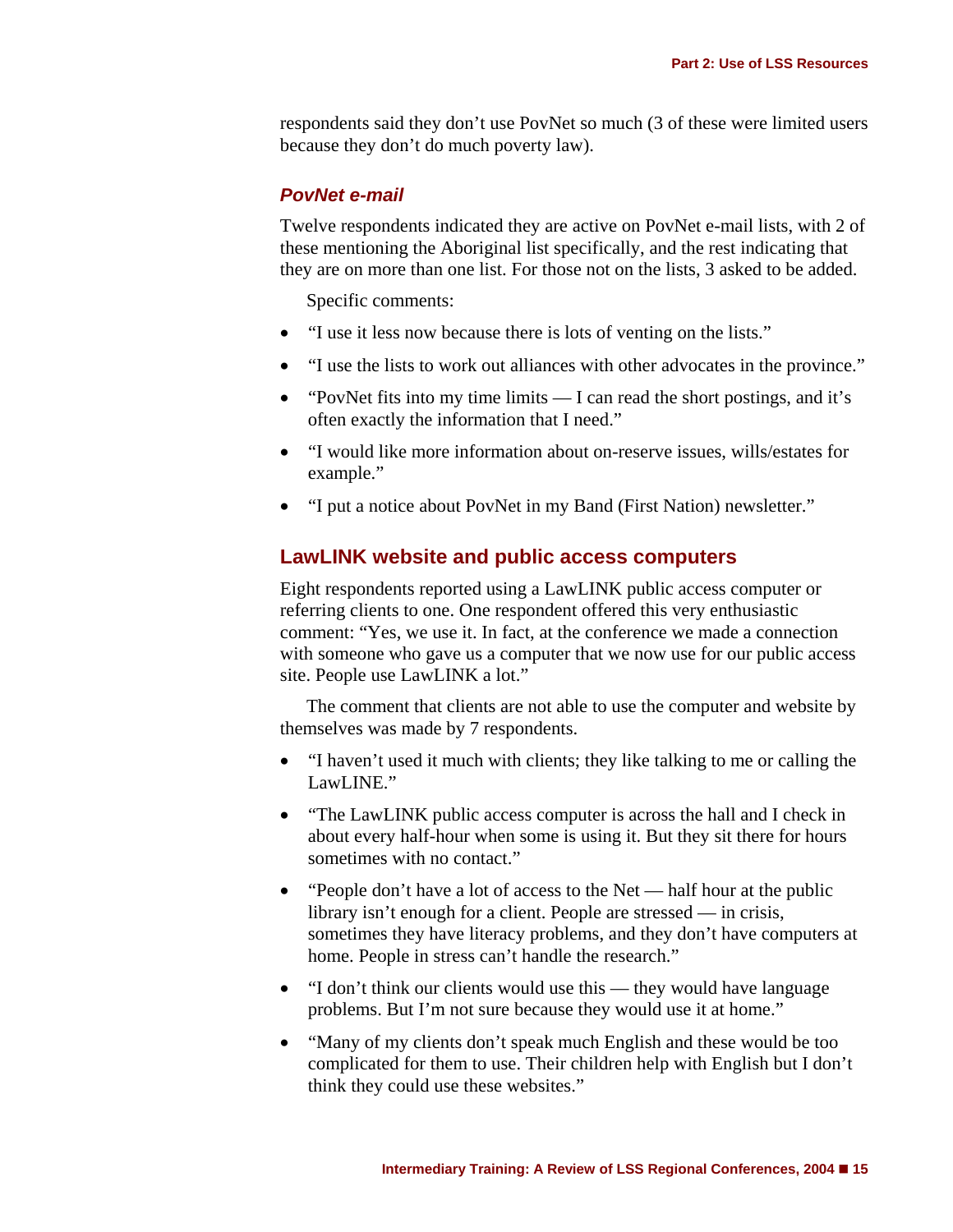- "My clients don't have good search skills."
- "For the most part, people are not using LawLINK. I think it's because they don't yet have the skills and they get overwhelmed. It is easier to get help from a person. I may use it to give them a printout."

In addition, people commented about lack of public access sites:

• "We would love to have a public access site here; we heard you had some computers for people. We have front-line volunteers who could show people how to use it. We get so many legal questions."

My sense here is that *where* there is personal interest and support from advocates, LawLINK gets used more. But there is still a mixed level of comfort and use of the Internet by 9 conference respondents and therefore some hesitation to refer people to the site or to use it*.* There were 3 respondents who could remember that they used LawLINK via the LSS website, and 2 of these said they use the Family Law website more often.

## <span id="page-17-0"></span>**Electronic Law Library**

Fewer respondents indicated using the Electronic Law Library (ELL) than said they used LawLINK. One person commented about statutes (a link to the Queen's Printer site) being out of date. My sense here is that the comments for LawLINK apply equally to ELL, and non-users were feeling sheepish about their Internet use.

## <span id="page-17-1"></span>**Family Law website**

Respondents were vague about what they knew about this website before or after the conference. On reflection, I suspect that some people might start with the LSS site and then click on a link to the Family Law site. If this is the case, they don't relate to it as separate from the LSS site. Twelve respondents (including the 9 who indicated they don't use the Web much) either didn't know about or don't use the site. Several of these people also commented that they don't do family law.

Feedback offered by the 14 respondents who use the site included comments on browsing, referral, and forms.

Specific comments:

- "It's very useful for mailing forms to people who have no other sources."
- "It's well organized. I use forms and documents lots."
- "I take young women through the site, buts it's hard for them to take this in when they are crisis. The site is as good as can be, but people in these circumstances so often need a person to talk to."
- "It takes time, but it's good."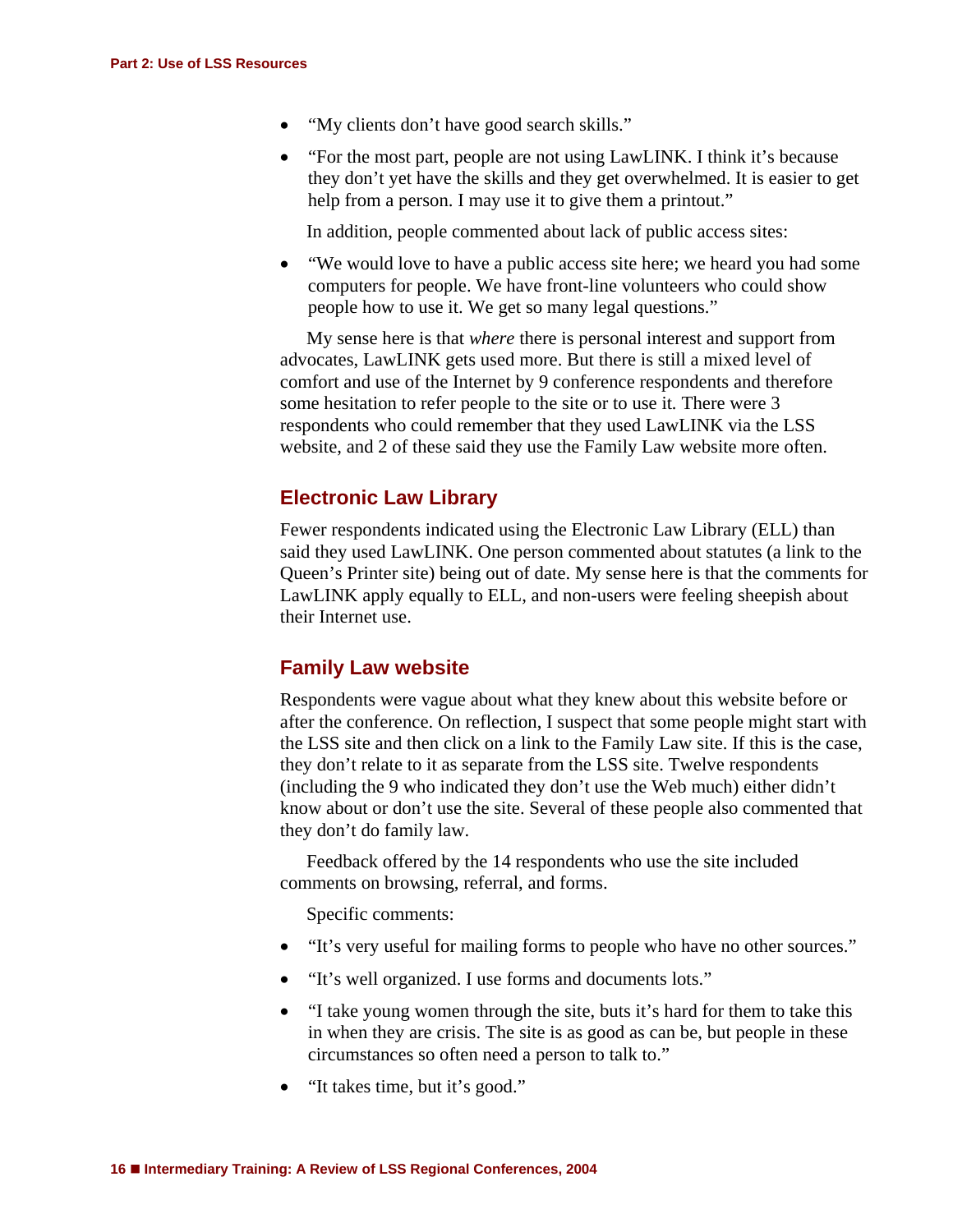- "I use the AG family law site."
- "The clients need a person when they're so involved in the mess they're in. They can't do research, they need help."
- "I find it more user-friendly now that I'm used to it."
- "I use it, but I'm not sure my clients could if they didn't have a clue about the law."
- "It works well for me, and I work through it with people, but people have to know what they need before than can use it. The availability of forms etc. is great."
- "I just go to the Family Law site and click on what I need."

## **Family law child protection online discussion group**

Only one respondent, who is a subscriber to the discussion group, was aware of the group before and after the conference. However, 7 respondents said it could be useful to their work and all but one person requested to be added to the list. Other respondents said they rarely or never got involved with child protection issues.

## <span id="page-18-2"></span><span id="page-18-1"></span><span id="page-18-0"></span>**Legal aid services**

It became clear after interviewing several respondents that most people related to legal aid via their closest representative. If there was a local agent, they didn't much use or refer to the call centre, for example. Often people responded to the question about their awareness of call centre or regional centre services by talking about a local agent. People in several communities said that victim assistance workers handle legal aid applications for them.

## **Regional centres/Local agents**

Prince George and Kelowna were the only regional centres mentioned by respondents (2). One person commented about Kelowna: "We work directly with legal aid and the outreach workers at the courthouse. They are fantastic with clients. Sometimes I take clients over there; it saves time doing intake. I have also taken clients to the LawLINK site at [the Kelowna] office to help them with family forms; it works well if someone is there to help them."

For 10 respondents, their main contact with legal aid is through their LSS local agent*.* Respondents from Williams Lake said they missed their local agent and are awaiting the new agent. In Dawson Creek, 2 respondents work with the local agent or the native courtworkers to get to legal aid. One person talked about sending a client to the local pro-bono program, but the client didn't get an appointment with a lawyer for three months. A respondent from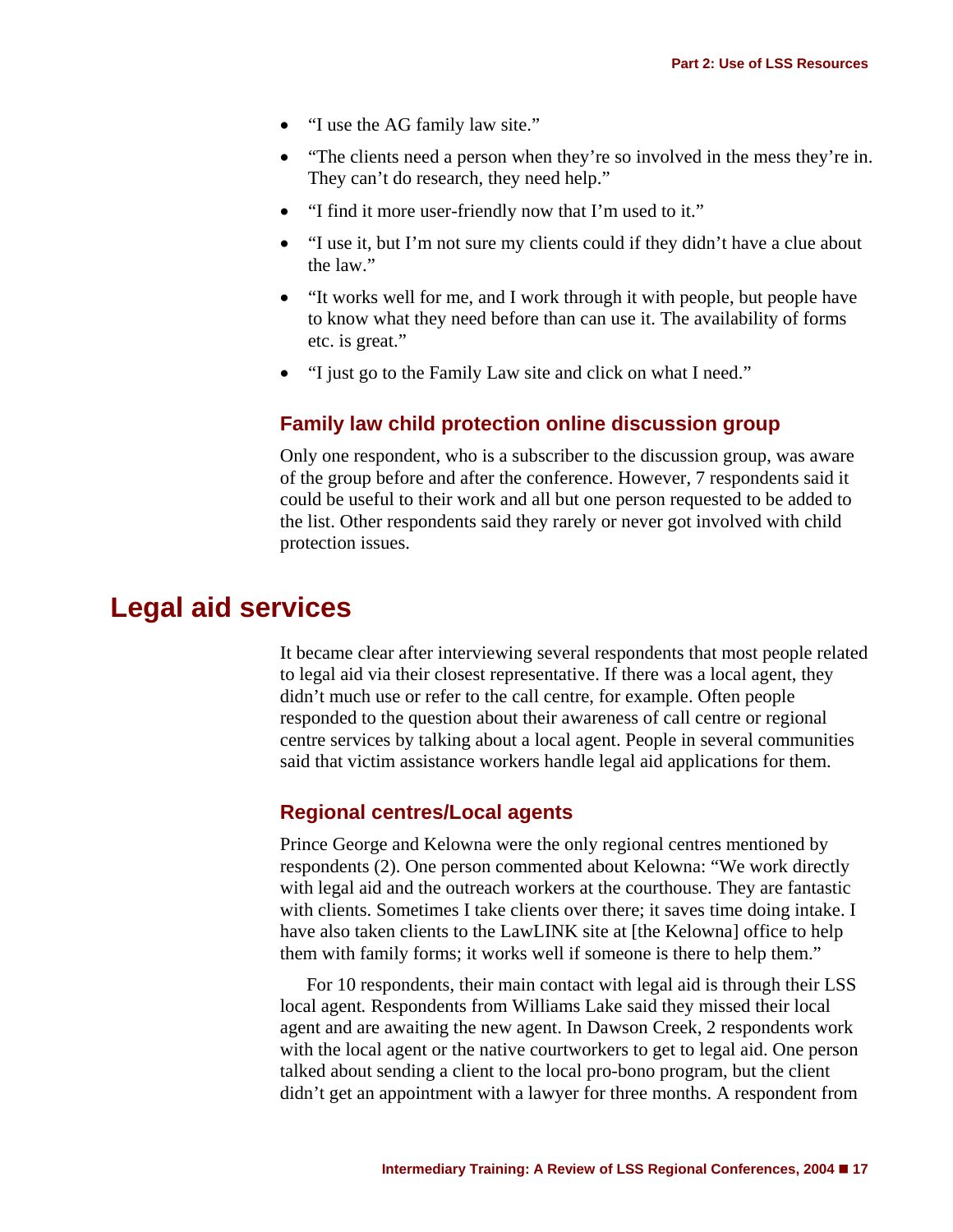Duncan reported good support from the local agent but frustration that the agent's role is so limited compared to before the cuts.

In fact, several people responded to the question on their awareness of legal aid services by talking about what is missing from these services:

- "There are no legal aid lawyers here and legal aid is mostly criminal (i.e., not family). Sometimes I use the [legal information outreach worker] in Prince George, but I have to be careful with conflicts."
- "LSS should help us get the federal money for Aboriginal justice in the communities. The Royal Commission on Aboriginal People recommended money be allocated to the provinces for legal issues, and LSS should look into this."
- "We need to work on getting legal aid back in place. The women are staying in bad environments because there is no place for them to turn. We have the highest crime rate in Port Alberni. There is a mediator through probation, and she comes once a week; she is over-burdened."
- "We only get about three people who can use legal aid per year; mostly, they don't cover my issues." (Friendship Centre advocate)
- "We use everything we can 1-800 number, local agent but it's so painful to have lost the office here. The women don't have cars and often can't afford the bus to go to Nanaimo, so they hitchhike, which puts them even more at risk."
- "Clients need to see a person — we really want to keep the local agent here."

## <span id="page-19-0"></span>**LawLINE**

LawLINE was well known and used by 22 respondents, mostly for clients. Respondents were glad it's available, but feedback about improvements was minimal because many of them have not used it themselves and the people they refer to LawLINE are the ones they can't help, so they don't hear back.

Specific comments:

- "It's the best source for my clients who do not have computer skills."
- "People want to hear a voice on the other end; they don't like those tapes."
- "Sometimes people call if they can't get local help if there is a conflict, for example."
- "When we are working with a woman, sometimes our staff will make the call; it's a good service." (transition house worker)
- "We send people all the time, but I don't know how it works because the people I send are the ones I can't help."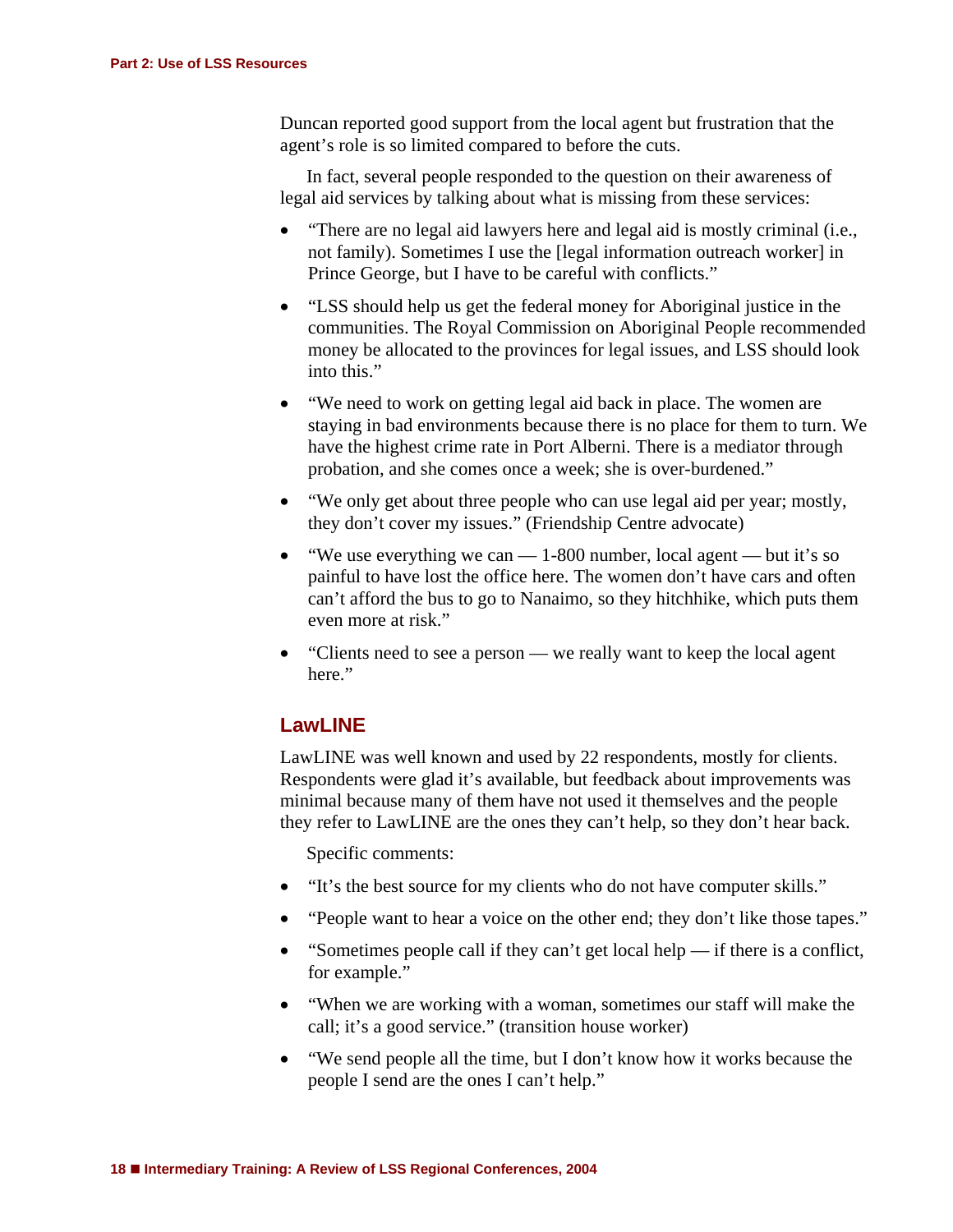• "People use it and say it's really helpful — it's just they have to wait."

There was criticism primarily about waiting time and the frustration of getting through, especially for people with certain disabilities.

Specific comments:

- "The main complaint is waiting and access."
- "I once waited 25 minutes, but I warn people about this."
- "Clients are aware of it. One woman tried to use it but got frustrated and came back to me."
- "Some find it frustrating to wait when stressed. And some people have trouble remembering which button to push — dyslexic, disabled, people in a mental health fog. I'd say about 50% have trouble with it."
- "Mostly, people need interpreters and go through us." (immigrant service worker)
- "One person called, but they told her some information and said she would still need a lawyer. That was frustrating."
- "Better access to LawLINE it's so hard in rural areas. We need a reliable and more accessible service."
- "When I phone, the information is too cursory, and the local agent is good, but her hands are tied."

<span id="page-20-0"></span>Finally, 2 respondents commented that they don't often refer clients to LawLINE because they try to use local resources or resolve (MHR) issues with the local staff. One person commented that she can still get help from local lawyers (former LSS staff members).

### **Call centre**

The call centre was actively used by 10 respondents. Of these, 4 spoke of frustrations.

- "The complaint here is that people can't get through, so they leave their name and never know when the return call will come. There is no one to call on the weekends."
- "Once I figured out which button was for family, it worked well."
- "People find it difficult, yet another phone call and waiting on hold …"
- "We use it but usually go through victims assistance for booking legal aid."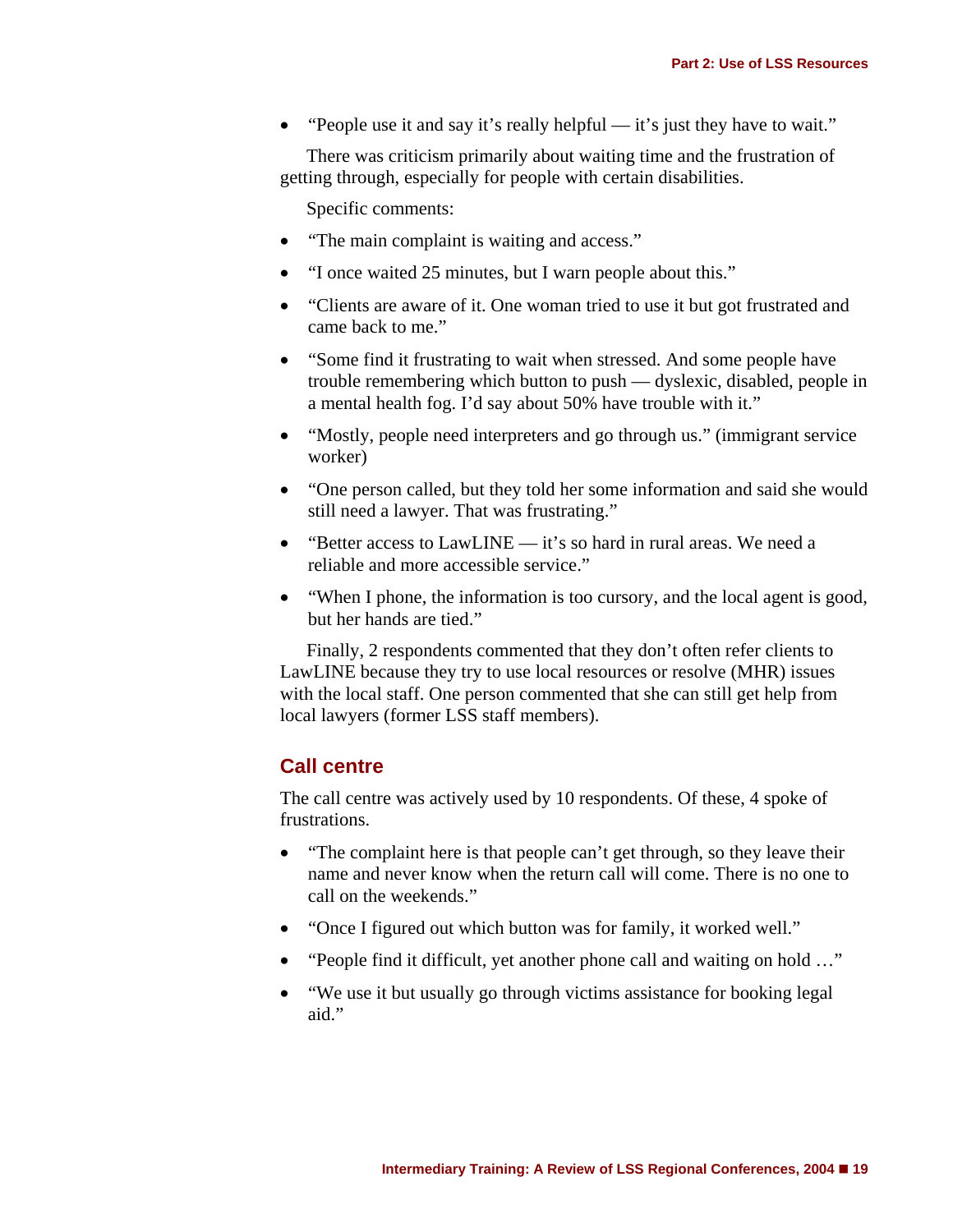## <span id="page-21-0"></span>**Family duty counsel**

Family duty counsel was mentioned by 17 respondents, and of these, 15 were positive comments. One respondent commented that the duty counsel lawyers are too busy and only see a client once or twice with no continuity if the person goes back. Once again, there were comments that victim assistance staff work more closely with duty counsel.

Specific comments:

- "We try to squeeze people in through them."
- "Any time a single parent can get legal help is useful."
- "Very helpful, a good asset."
- "We use it lots. We have received mixed reviews quality seems to vary depending on how busy they are."
- "They seem to be good about seeking out people who are standing around and might need them."

## **Supreme Court advice lawyers**

Only 3 respondents were aware of this service and only 1 of those reported sending people there for help with divorce matters. Several people were glad to hear about it and asked for more information (I referred them to the LSS website).

# <span id="page-21-2"></span><span id="page-21-1"></span>**Future communications from LSS**

When asked if they wanted to be more connected to LSS resources, respondents' comments varied from satisfaction with the current level of communication from LSS (5 respondents) to a range of requests for new information

Specific comments:

- "LSS is great for keeping us updated and informed about conferences, etc."
- "Whoever answers the phone is helpful. LSS is one of our most important resources, quality resources, and quality services."
- "LSS does pretty well with what they can do. They let us know on the Web pages and tell us about workshops."
- "LSS is wonderful. We have no complaints."
- "We're already in the loop; we get lots of information from LSS."

Specific requests for information included: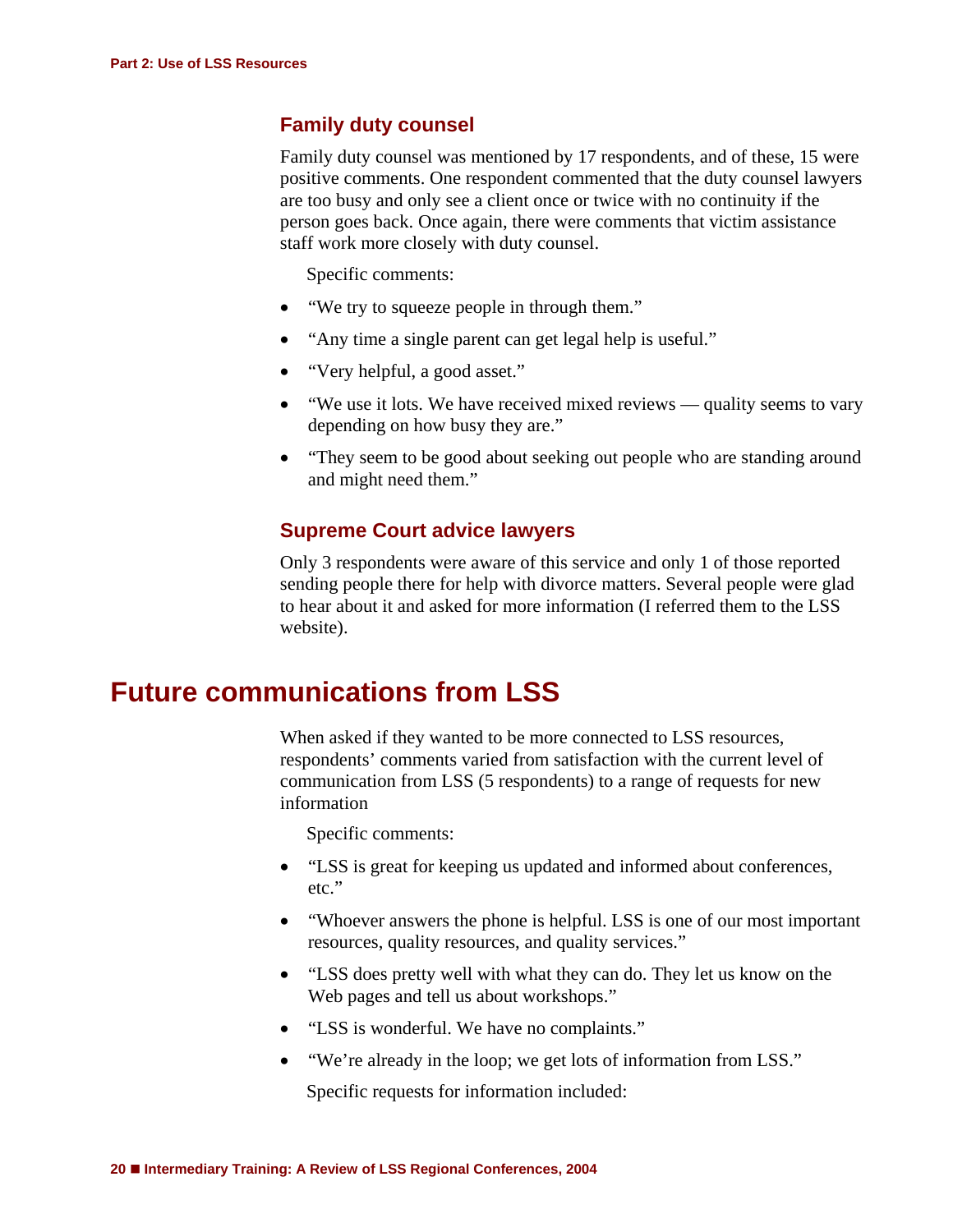- Finding out how to get on PovNet e-mail lists
- **Successes**
- Updates in refugee law
- Changes in legislation
- Publication on youth/parents re leaving home under 19, parental responsibilities

Feedback about the delivery of information included:

- 2 respondents suggested fax announcements
- 1 respondent preferred regular mail updates on coverage and services
- 11 respondents said e-mail updates would be very useful, particularly for information about legal aid coverage, services, announcements of what's new, and workshop announcements (3 respondents said they now get information about updates in the law from other sources, such as victim services, local people, and PovNet)
- 7 respondents liked the idea of online courses, some of these knew about the PovNet courses, and others were interested. One person suggested periodic live online forums on related topics
- 1 respondent requested workshops for front-line community workers and stakeholders; their concern was that lawyers, judges, and the police need to know more about Foetal Alcohol Syndrome

# <span id="page-22-0"></span>**Suggestions for improving services**

The interviewer asked respondents to provide one example of when they could have used better information or support from LSS.

Three respondents provided specific case examples:

- "Tenant eviction of a woman in the hospital, [the] landlord wanted to sell her stuff — [the] advocate didn't know how to answer this and the residential tenancy booklets were out. She commented that they have a good local network and someone did find the information for her."
- "Disabled client with three children who were apprehended because someone reported that she couldn't manage. But I know she was a good mother. She really needed a lawyer."
- "My first EI appeal I wish I had known more."

Other comments included:

• A plea for more support for women in family law coverage, particularly in the north where the men are making large salaries in the oil patch.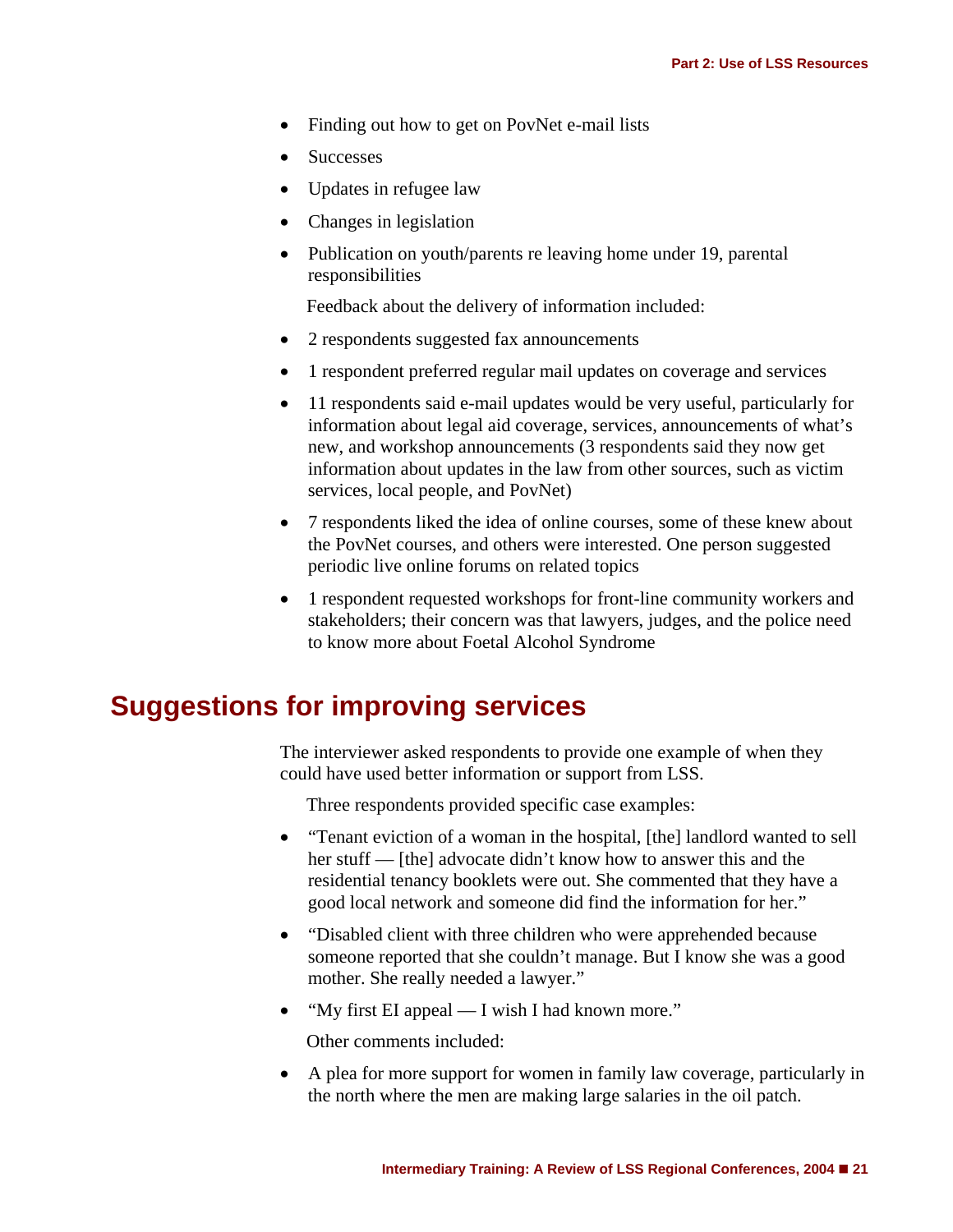- A suggestion that LSS track tribunal decisions and have a place to post decisions.
- A suggestion to support the native justice workers in Lower Post, Horn Lake, Atlin, and Fort Nelson who need training about legal issues and don't have much access to information and materials.
- A suggestion that people can make larger bulk orders for heavily used print materials, such as the *Tenant Survival Guide*.
- Two respondents offered very grateful comments on the opportunity to learn at LSS workshops and acknowledgement for what LSS has been able to do creatively since the cuts.

Note: There appeared to be two general kinds of responses to the questions about how LSS can improve its support services. For those who had experience with the former legal aid services, there was regret and yearning for better legal aid coverage and more local offices, staff, and support.

For people less directly connected and less aware of legal aid services, there was often a kind of thoughtful silence when presented with these questions. My sense was that this response had several components. First, people were very busy working "heads down" to provide immediate service to their clients with whatever resources they knew about, and they often found LSS very helpful with information resources. Second, their busyness meant they were often "multitasking" when they talked to me, and often couldn't think of either a specific instance where more support would have been helpful or what kinds of help they might request.

Finally, I was impressed with the number of times throughout the interviews that people referred to the local network from which they got support and information. One respondent said, "I'm lucky — I've been here a long time, and I know who to ask locally."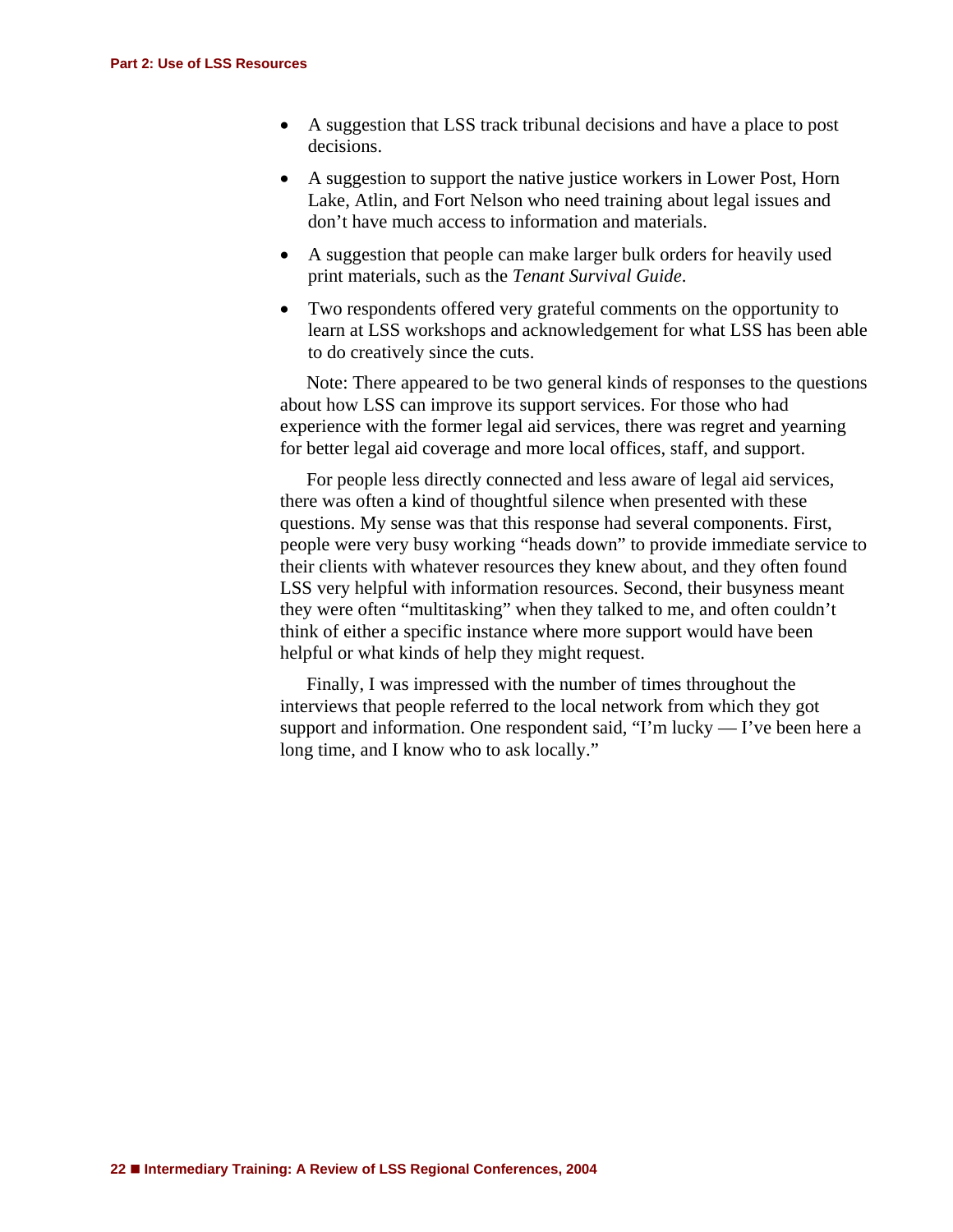# <span id="page-24-0"></span>**Conclusion: Use of LSS print and electronic resources**

There seem to be several factors affecting feedback on LSS resources.

First, I sensed a general blurring of memory regarding specific websites. Although there was name recognition for most of the sites, people were vague about what they had used. This may be related to good linking between websites. Several people alluded to this in their attempt to recall which site they used. Once in an LSS site, a person can link to them all, and this is a good thing. However, it might make specific site recall more difficult.

Another factor is that busy people grab the information at hand. The popularity of the resource book may be a good example of making important information easily available. People's comfort with print/electronic sources seemed to determine which place they looked to first for information. At the same time, there was again a blur factor — this time, the pace and demand of their work. Until we asked, respondents may not have thought about which resources they used; they just used them and moved on. Some libraries do periodic surveys of reference resources used, but most other agencies do not collect this kind of statistics.

Finally, this survey instrument may have been flawed somewhat in this aspect of its inquiry. People often got a bit defensive when asked about their recall and use of electronic resources after the conference. The question seemed to imply a criticism of their skills that I was not always able to overcome. And again, there was some of the blur factor — the survey was not effective in identifying pre- and post-conference recognition and use of the websites. People often gave general responses about Web use to these questions. It may be that a survey focused just on website recognition and use (i.e., not tied to conference feedback) would produce different results.

# <span id="page-24-1"></span>**On reflection: New resources and new advocates**

Although information about new electronic resources was ranked as the most valuable conference outcome by just 3 respondents, these services were certainly seen by respondents as part of the full package of training and information resources provided by LSS. My own sense is that recognition and use of these resources will increase with familiarity and with need.

Note that 12 respondents identified their work as other than advocacy or information and referral. Some seemed very focused on the daily and practical aspects of helping their clients; for anything law-related, they have been referring out or contacting other agencies for help. But this group of people is slowly becoming more aware of the law and more accustomed to using the Internet. It takes time, they're busy, and legal information is complex. Many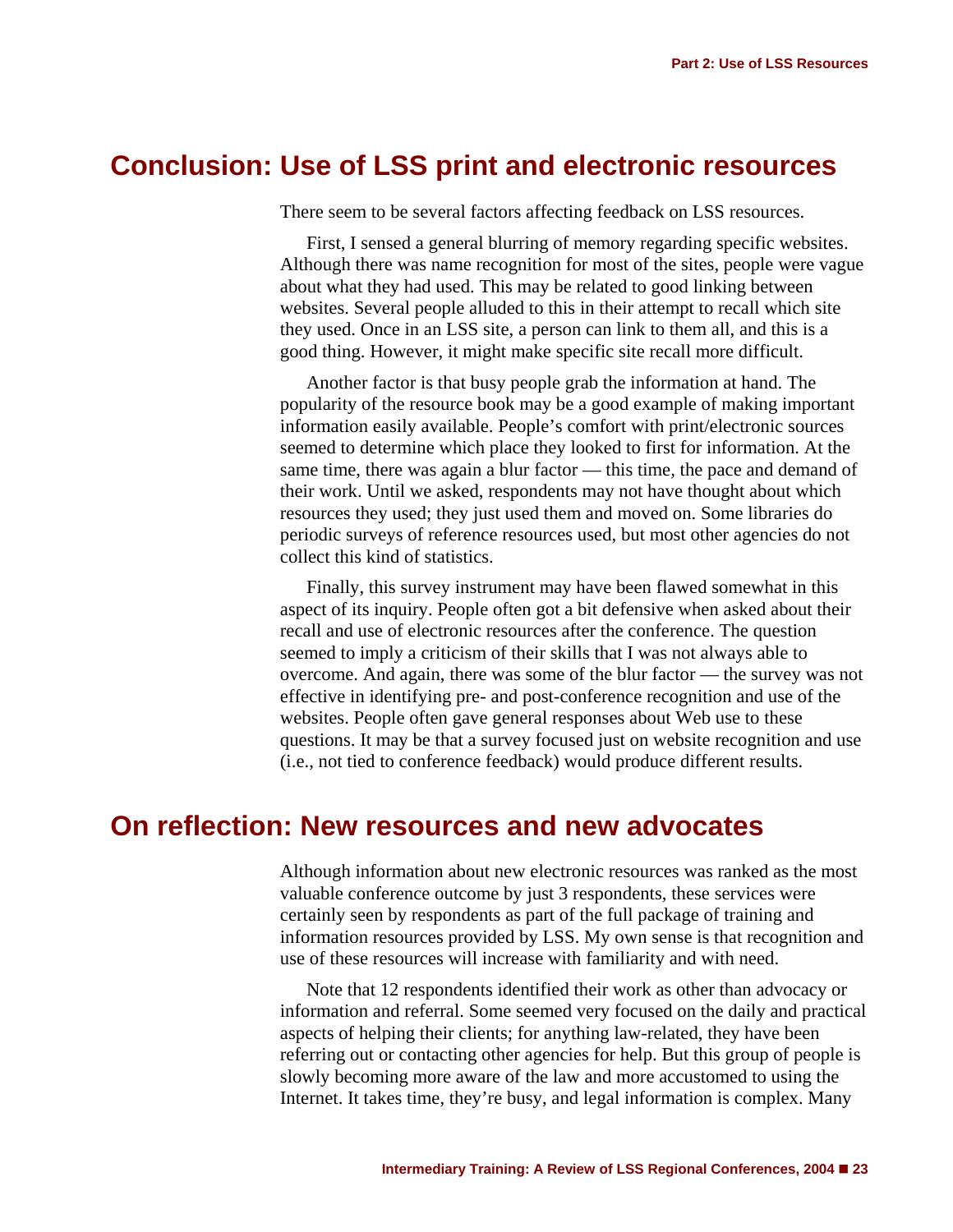of these people provide traditional counselling services or services focused on particular issues (i.e., family support, victim assistance, and settlement services.) One social worker commented that her need to learn more about the law came from the needs of her clients. Counsellors are more likely to use a one-to-one problem-solving technique and less likely to use legal information than advocates.

Others are actively using these print and Web resources because their clients and their work demand it, and their confidence with the resources is growing. So they may use the Family Law site but not PovNet or vice versa, depending on the specific needs of their clients.

Getting intermediaries to use Web resources may be more complex than simply providing technical training or publicity. It may also be that many of these 12 are new to working with legal information and resources in a field traditionally based on a more personal approach to problem solving.

## <span id="page-25-0"></span>**Best practices**

It might be useful to look at the growth rate in people's use of new resources and approaches to see how best to promote the use of LSS Web resources. In my own experience with public libraries, when legal information was added to their range of information services, it took time for staff to learn and integrate this new skill and service. Practices similar to these conferences were effective in the medium- and long-term. Ongoing training builds the network and provides repeated opportunities for people to learn about new resources. These new websites provide information that people may not have previously identified as necessary to know or use.

# <span id="page-25-1"></span>**Recommendations**

- 1. Continue with training and publicity for the LSS websites. Note that the high level of awareness of PovNet among community workers and ELL among librarians is in part because they have had extensive community training.
- 2. Initiate an e-mail listserve for community advocates based on the 11 respondents (38 %) indicating interest in updates on legal aid services, news of workshops, and other announcements.
- 3. Develop new instrument(s) to gather feedback on recognition and use of LSS electronic resources. This could include surveys taken at future conferences or conducted independently of the conferences.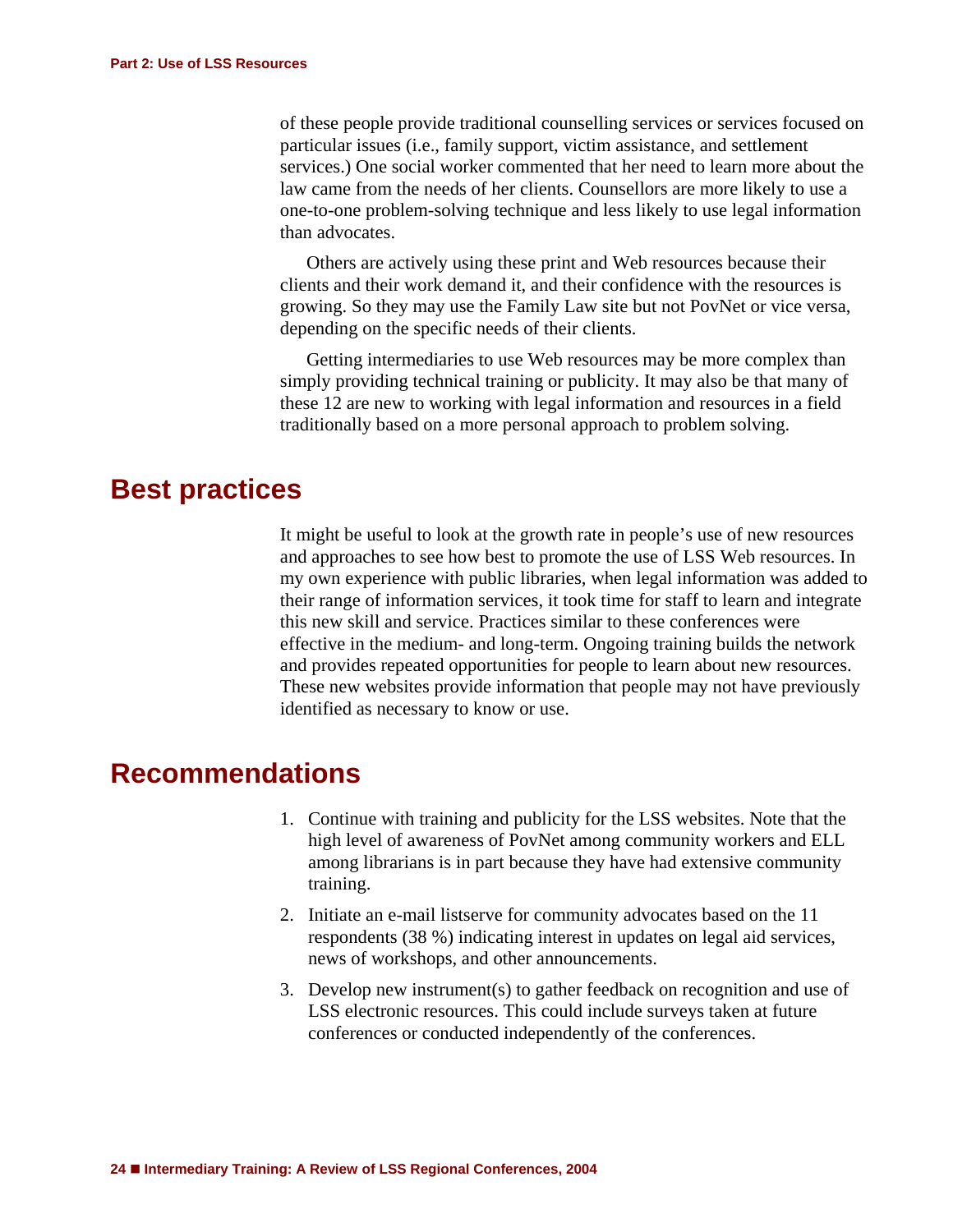**Appendix 1**

# **Aide-mémoire**

<span id="page-26-0"></span>**Preface**: I am calling on behalf of LSS. LSS is looking at ways to improve its advocacy training program, and they have contracted with me to talk to people who attended training sessions in the last year to ask about the usefulness of the session they attended. I understand that you attended xxxx. Would you be willing to be interviewed about that training session and how it has/has not been useful in your work?

#### **Name/Number**

1. Background — from LSS

 $\overline{\phantom{a}}$ 

Attended LSS advocacy training session in (city) \_\_\_\_\_\_on (date)

At that time the person was employed by \_\_\_\_\_\_\_\_\_ as\_\_\_\_\_\_\_\_\_\_\_\_\_\_

2. Are you still doing the same work? Yes  $\sim$  No

If no, can you comment on why not?

Area (s) of law you work with?

Brief description of the type of work you do:

- Does not deal with "clients" per se (e.g., school, college) but through personal interest works with law as background information resource
- Information and referral: organization tells clients about LSS services, but does not provide direct assistance (i.e., neighbourhood houses, libraries, I & R centres)
- Basic advocacy: helping people find specific information related to their problem, helping to navigate the system, etc.)
- \_\_\_ Intermediate advocacy: speaks to government representatives with/on behalf of clients
- Advanced advocacy: organization provides direct advocacy services for clients. Includes active use of LSS resources and services (full representation at tribunal, residential tenancy arbitrations, helping prepare family court forms/affidavits, etc.)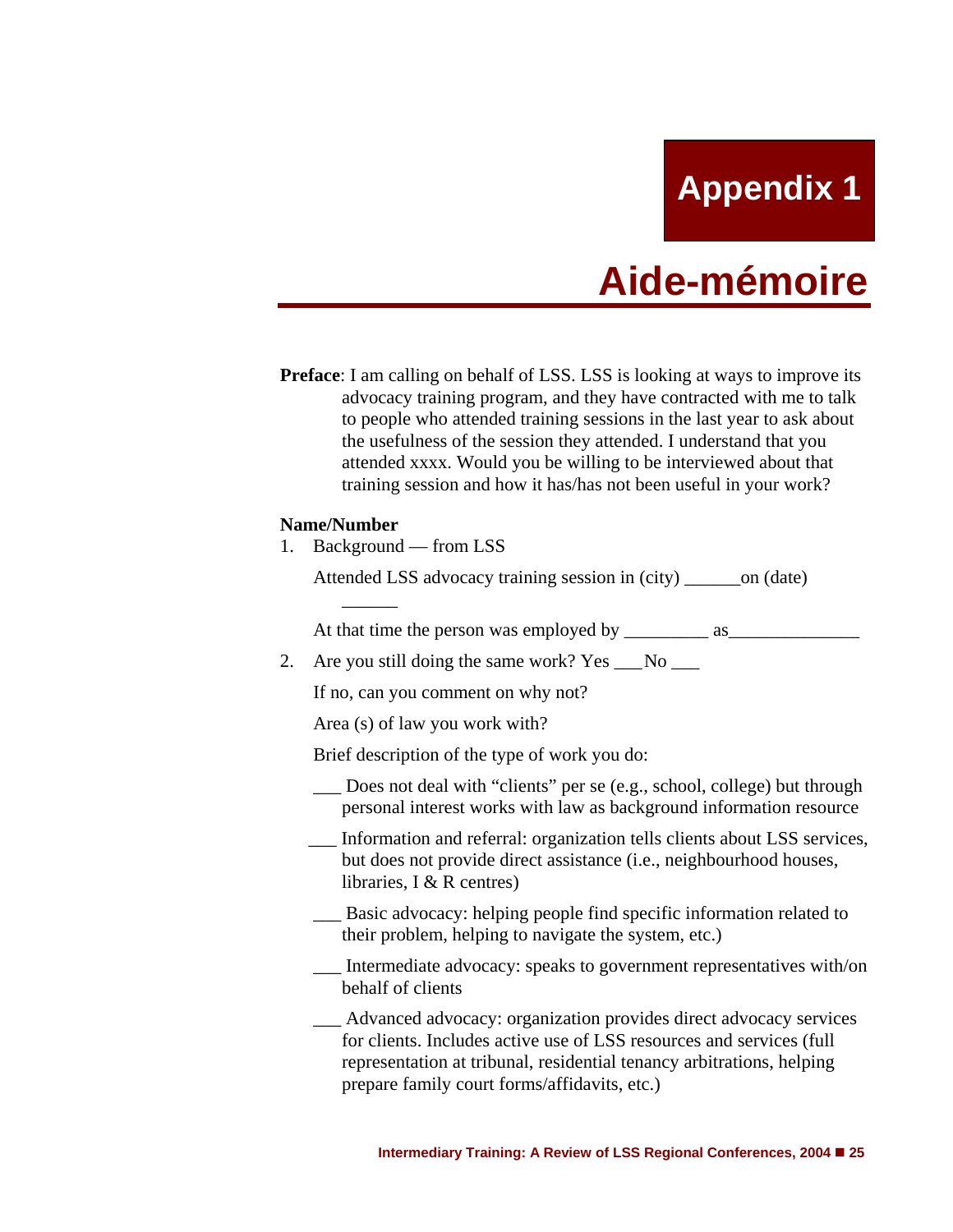3. I have a few questions about the conference itself:

 Generally, what did you like best about the conference/remember most about the conference?

- 4. Please talk about one thing you learned at the conference that has helped you in your job (i.e., improved skills or knowledge in an area of law, new contacts within the community, better understanding of LSS services and PLEI resources)
- 5. Resource materials:

At the conference, you received a binder of resource materials.

Do you still use it? (If not, why not?)

Do other staff members use it?

What sections do you use?

Do you use sections on subjects not covered at the conference?

 What type of information is most useful? (i.e., forms, checklists, legislation, articles)

 Would you use this information if it were in electronic form (i.e., CD/online)

 I have several questions about LSS sponsored services and your awareness and use of them before and after the conference:

6. Before the conference were you aware of the PovNet website?  $Yes \_\_No \_\_$ 

 If yes: Did you learn more about it or do you have any suggestions for improvement?

If no: Do you use it now? If not, why not?

7. Before the conference were you aware of the PovNet e-mail lists? Yes No

 If yes: Did you learn more about it or do you have any suggestions for improvement? \_\_\_\_\_\_\_\_\_\_\_\_\_\_\_\_\_\_\_\_\_\_\_\_\_\_\_\_\_\_\_\_\_\_\_\_\_\_\_\_\_\_\_\_

If no: Do you use it now? If not, why not?

8. Before the conference were you aware of the Family Law website?  $Yes \_\_No \_\_$ 

 If yes: Did you learn more about it or do you have any suggestions for improvement? \_\_\_\_\_\_\_\_\_\_\_\_\_\_\_\_\_\_\_\_\_\_\_\_\_\_\_\_\_\_\_\_\_\_\_\_\_\_\_\_\_\_\_\_

If no: Do you use it now? If not, why not?

9. Before the conference were you aware of the Family Law Web child protection discussion group? Yes \_\_\_ No\_\_\_